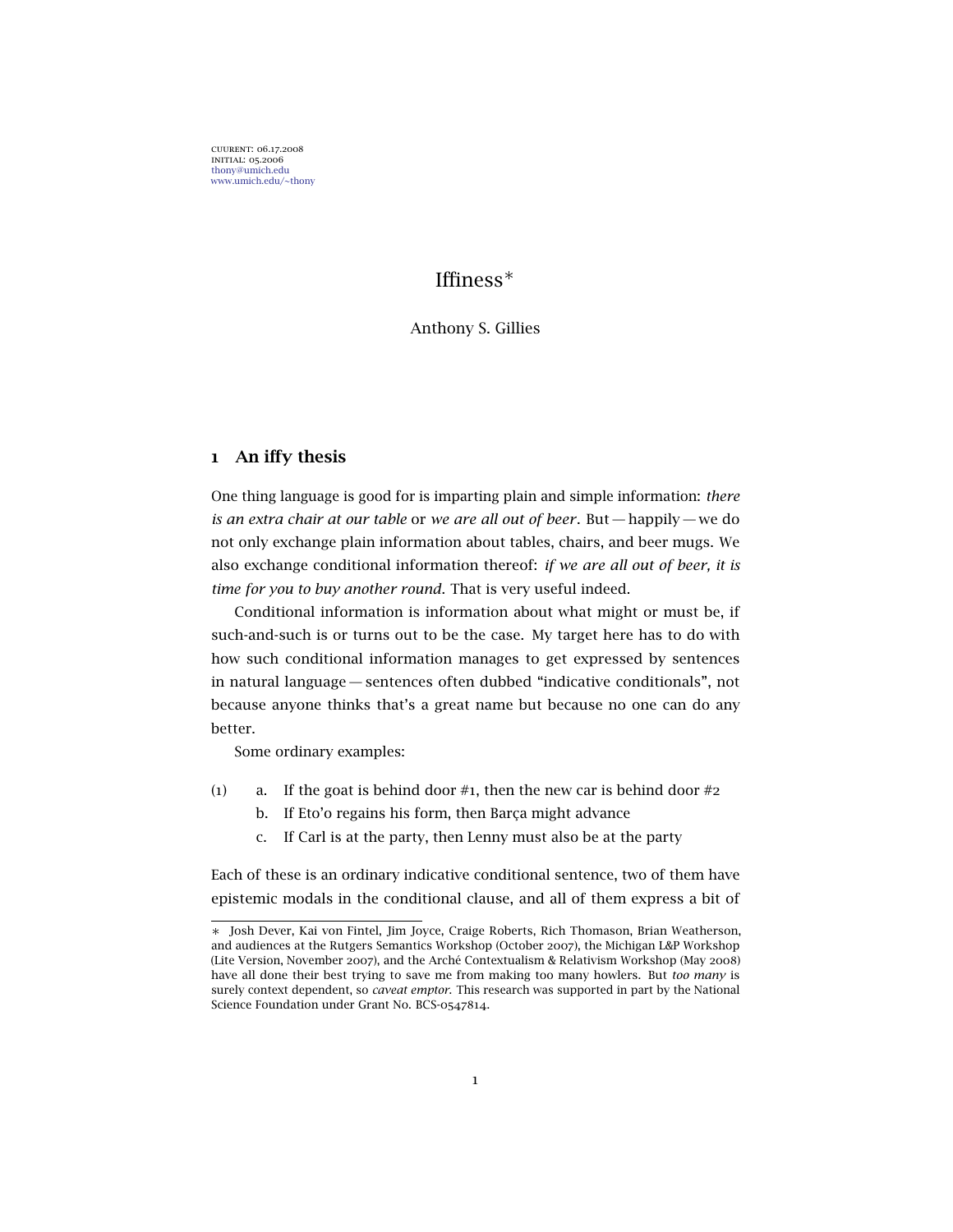ordinary conditional information.<sup>1</sup> What I am interested in is how well the indicatives play with the epistemic modals.

What these examples say is plain. Take  $(1b)$ . This says that — within the set of possibilities compatible with the information at hand— among those in which Eto'o regains his form, some are possibilities in which Barça advance. Or take (1[c\).](#page-0-1) It says something about the occurrence of Lenny-is-at-the-party possibilities within the set of Carl-is-at-the-party possibilities — that, given the information at hand, every possibility of the latter stripe is also of the former stripe.

What sentences like these say is plain, how they say it isn't. That's my target here: How is it that the *if* s in our examples manage to express conditional information and do so in a way compatible with how they play with epistemic modals?

The simplest story about how the *if* s in our examples manages to express conditional information is that each of them expresses the information of a conditional. Which is to say: what these conditional *sentences* mean can be read-off the fact that *if* is a conditional *operator*. Which is to say: *if* is an operator, an iffy operator, and the same iffy operator in each of the sentences in (1). That is the gist of iffiness. But it is a hard line to maintain in the face of the data at hand: how conditional sentences play with modals seems to mean that *if* can't be iffy.

Iffiness is an old school story about indicatives, and I want to defend one way of telling it. But not just any telling of it will do. So I want to show how our simple examples cause what looks like insurmountable trouble for old school views that take *if* to be iffy. Then, to make the point stick, I'll sketch just how easy things would be — how easily the trouble could be surmounted — if we went new school and embraced Kratzer's thesis that *if* is no operator at all, *a fortiori* not an iffy operator, and *a fortiori* not the same iffy operator in each of our example sentences it figures in. Instead, says the restrictor analysis, *if* simply restricts other operators.<sup>2</sup> But the success of the restrictor analysis is no argument against Chuck Taylors and skyhooks *tout court*.

The old school story I favor is really a throwback. I say that *if* expresses a strict conditional operator over possibilities compatible with the context, and

<sup>&</sup>lt;sup>1</sup>We ought to be careful to distinguish between conditional sentences and conditional operators. The former are bits of natural language, the latter bits of some regimented language that may serve to represent the logical forms of the bits of natural language. But the point of carefully distinguishing is precisely so we can ignore the difference when it does not matter.

<sup>2</sup>See, e.g., [Kratzer](#page-31-0) ([1981](#page-31-0), [1986](#page-31-1)).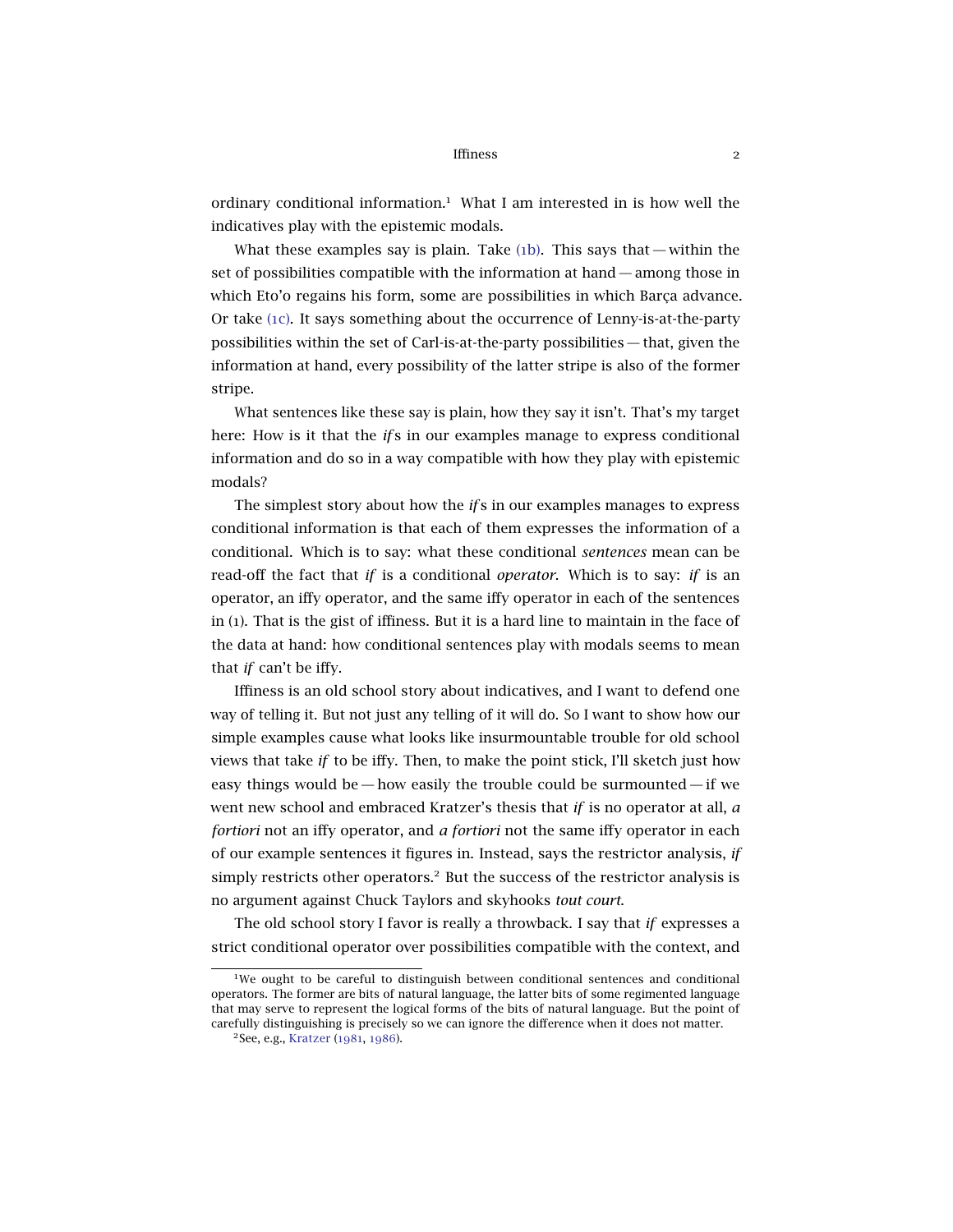that it can do all the restricting that needs doing. But before saying how we can do this, I want to make it look for all the world like it can't be done.

## 2 Ground rules

Let's simplify. Assume that meanings get associated with sentences by getting associated with formulas in an intermediate language that represents the relevant logical forms (LFs) of them. Thus a story, old school or otherwise, has to first say what the relevant LFs are and then assign those LFs semantic values.

Suppose that conditional sentences do their information carrying by sporting conditional operators in their lfs. So let *L* be the relevant intermediate language, generated from a stock of atomic sentence letters, negation  $(\neg)$ , and conjunction ( $\wedge$ ) in the usual way. But *L* also has the connective  $(i f \cdot)(\cdot)$ , and the modals *must* and *might*. What I have to be say can be said about an intermediate language that allows that the modals mix freely with the formulas of the non-modal fragment of *L* but restricts  $(i f \cdot)(\cdot)$  so that it takes only non-modal sentences in its first argument and does not itself occur in the scope of negation. So assume that *L* is such an intermediate language. When these restrictions outlive their utility, we can exchange them for others.<sup>3</sup>

Iffiness requires that the *if* of English expresses something properly iffy. That leaves open just which conditional operator we say that the *if* of English means. But our choices here are not completely free, and some ground rules will impose some order on what we may say. These will constrain our choice by saying what must be true for a conditional operator to be rightfully so called. But before getting to that, I'll start with what I will assume about contexts.

First, a general constraint: assume that truth-values — for our *if*-constructions and the modals (when we come to that), as well as for the boolean fragment of *L*— are assigned at an *index* (world) *i* with respect to a *context*. I will assume that *W*, the space of possible worlds, is finite. Nothing important turns on this, and it simplifies things.

For the boolean bits, contexts are idle. It will be the job of the modals to quantify over possibilities compatible with the context and the job of context

<sup>&</sup>lt;sup>3</sup> Conventions:  $p, q, r, \ldots$  range over sentences of *L* (subject to our constraints on *L*);  $i, j, k, \ldots$ range over worlds; and *P, Q, R, . . .* range over sets of worlds. If *p*'s denotation is invariant across contexts – if  $[\![p]\!]^c = [\![p]\!]^c'$  no matter the choice for *c* and *c*' – let's agree to conserve a bit of ink and sometimes omit the superscript: so, e.g., the *if* s I am focusing on here have non-modal antecedents, and so those antecedents will be context-invariant. And let's not fuss over whether what is at stake is the '*if*' of English or the '*if*' of *L*; context will disambiguate.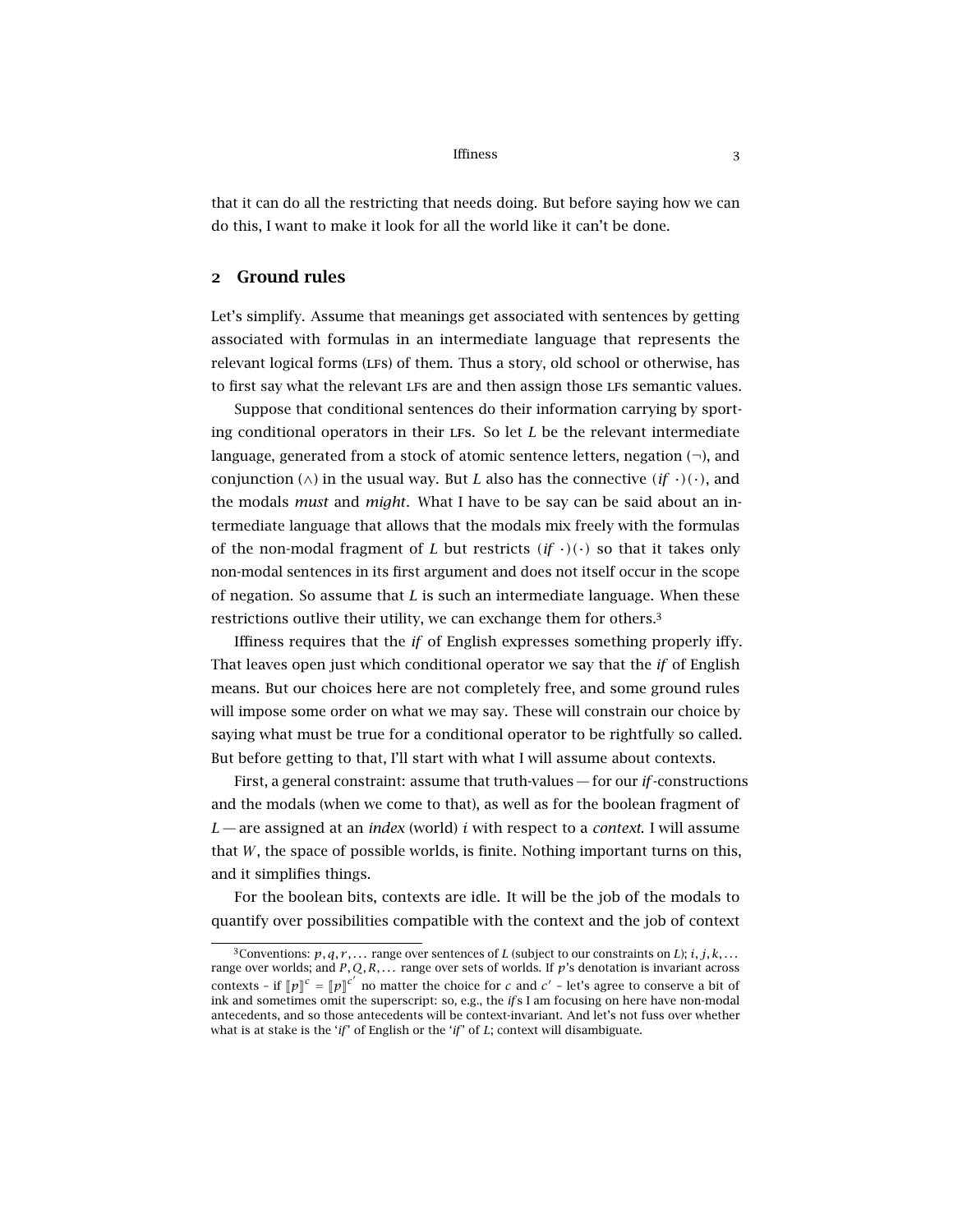to select the domains over which the modals do their job. What I want to say can be said in a way that is agnostic about just what kinds of things contexts are: all I insist is that, given a world, they determine a set of possibilities that modals at that world quantify over.<sup>4</sup> The functions doing the determining need to be well-behaved.

Where  $c$  is a context — replete with whatever things contexts are replete with — an epistemic modal base *C* determined by it is just what we need:

Definition 1 (Modal Bases). Given a *c*, *C* is a modal base (for *c*) only if:

 $C = \lambda i$ . {*j* : *j* is compatible with the *c*-relevant information at *i*}

Since the only context dependence at stake will be dependence on such bases, we can get by just as well by taking them to go proxy for *bona fide* contexts, granting them the honorific "contexts", and relativizing the assignment of truth-values to index–modal base pairs directly. No harm comes from that, and it makes for a prettier view.

But not just any function from indices to sets of indices will do as a (proxy) context. So we constrain *C*'s accordingly, requiring that they are wellbehaved — that is, reflexive and euclidean:

<span id="page-3-0"></span>Definition 2 (Well-behavedness). *C* is well-behaved iff:

| 1. $i \in C_i$                             | (Reflexiveness) |
|--------------------------------------------|-----------------|
| 2. if $j \in C_i$ then $C_i \subseteq C_j$ | (Euclideanness) |

*C* represents a (proper) context only if it is well-behaved.

**Observation 1.** If *C* is well-behaved then  $C_i$  is  $closed$ —well-behavedness implies that if  $j \in C_i$ , then  $C_j = C_i$ .

*Proof.* Suppose  $j \in C_i$ . Consider any  $k \in C_j$ . Since *C* is euclidean and  $j \in C_i$ , *C*<sup>*i*</sup> ⊆ *C*<sup>*j*</sup>. Since *C* is reflexive, *i* ∈ *C*<sup>*i*</sup> and thus *i* ∈ *C*<sup>*j*</sup>. Appeal to euclideanness again: since  $i \in C_j$ ,  $C_j \subseteq C_k$  and hence  $i \in C_k$ . And once more: since  $i \in C_k$ , *C*<sup>*k*</sup> ⊆ *C*<sup>*i*</sup>. And now reflexiveness:  $k ∈ C_k$  and so  $k ∈ C_i$ . (The inclusion in the other direction just is euclideanness.)  $\Box$ 

<sup>4</sup>The problems and prospects for iffiness are independent of just whose information in a context— speaker, speaker plus hearer, just the hearer, just the hearer's picture of what the speaker intends, and so on— counts for selecting the domains for the modals to do their job, and whether or not that information is information-at-a-context at all. So let's keep things simple here. If you'd rather be reading a paper which has these (and other) complexities at the forefront, see [von Fintel and Gillies](#page-30-0) ([2007](#page-30-0), [2008](#page-30-1)a[,b\)](#page-30-2) and the references therein.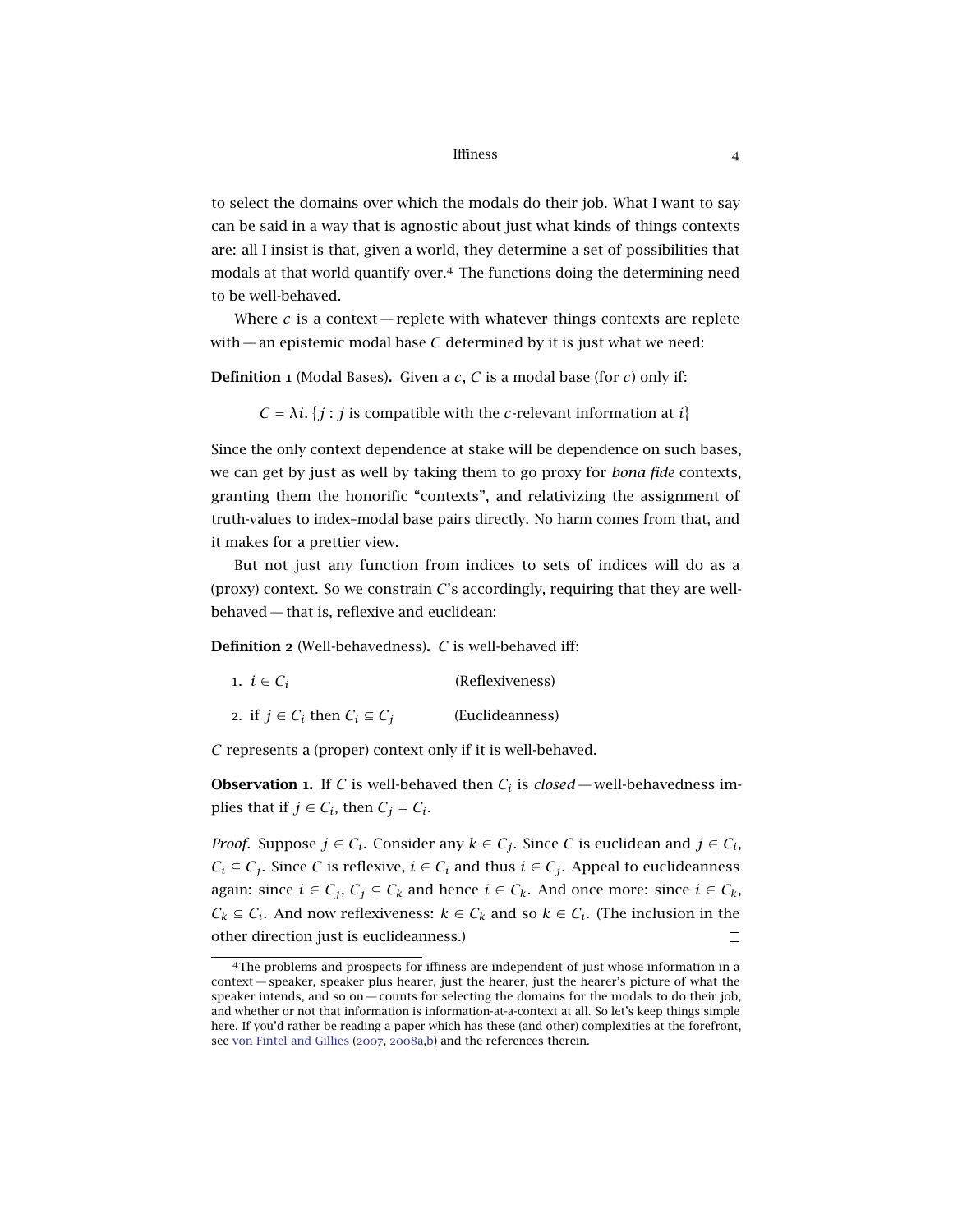Gloss  $C_i$  as the set of live possibilities at *i* in *C*. That  $C_i$  is closed means that the live possibilities in *C* do not vary across worlds compatible with *C*.

## 3 Conditional operators

By saying something about what must be true of an operator for it to be a conditional operator properly so called we thereby say something about what must be true for a story to be iffy. Iffiness begins with a simple thought: conditional sentences say what might or must be if such-and-such is or turns out to be the case by expressing a conditional operator. We can get all we need out of just that little slogan. It requires two things for iffiness.

It requires, in the cases we'll care about, that *if* s don't take a stand on whether such-and-such is the case and so they are typically happiest being uttered in circumstances in which such-and-such is compatible with the context as it stands when the conditional is issued. I will take it as a definedness condition on the semantics for conditionals that they are happily issued.<sup>5</sup>

Definition 3 (Definedness).

- 1. (*if*  $p$ )(*q*) is appropriate (at *i*, in *C*) only if *p* is compatible with  $C_i$
- 2.  $\left[ \left( \text{if } p \right) (q) \right]^{C,i}$  is defined only if  $(\text{if } p)(q)$  is appropriate (at *i*, in *C*)

This is still slippery— I have said nothing about what counts as compatibility, and haven't said what happens when an inappropriate *if* is issued — but it will do.

It also requires that a conditional expresses a relation between antecedent and consequent. That is: *if* expresses a relation between the set of antecedent possibilities and the set of consequent possibilities. Take an arbitrary conditional like  $(if\ p)(q)$  at *i*, in *C*. And let *P* and *Q* be the sets of antecedent and consequent possibilities so related by the *if*. For this to be a conditional operator properly so called, what this expresses must be a relation *R* between *P*, perhaps plus some domain *Di*, and *Q*.

 $D_i$  is the set of possibilities relevant for the *if* at *i*. Although I have put that as a function of  $i$ , depending on your favorite theory  $D_i$  may be a function of *i*, of *C*, of *p*, of *q*, or of your kitchen sink. We will return to that shortly. No matter your favorite theory, we can still *ex ante* agree to this much: *i* is *always*

<sup>5</sup>The requirement isn't novel. See, e.g., [Stalnaker](#page-31-2) ([1975](#page-31-2)); [von Fintel](#page-30-3) ([1998](#page-30-3)); [Gillies](#page-31-3) ([2004](#page-31-3)).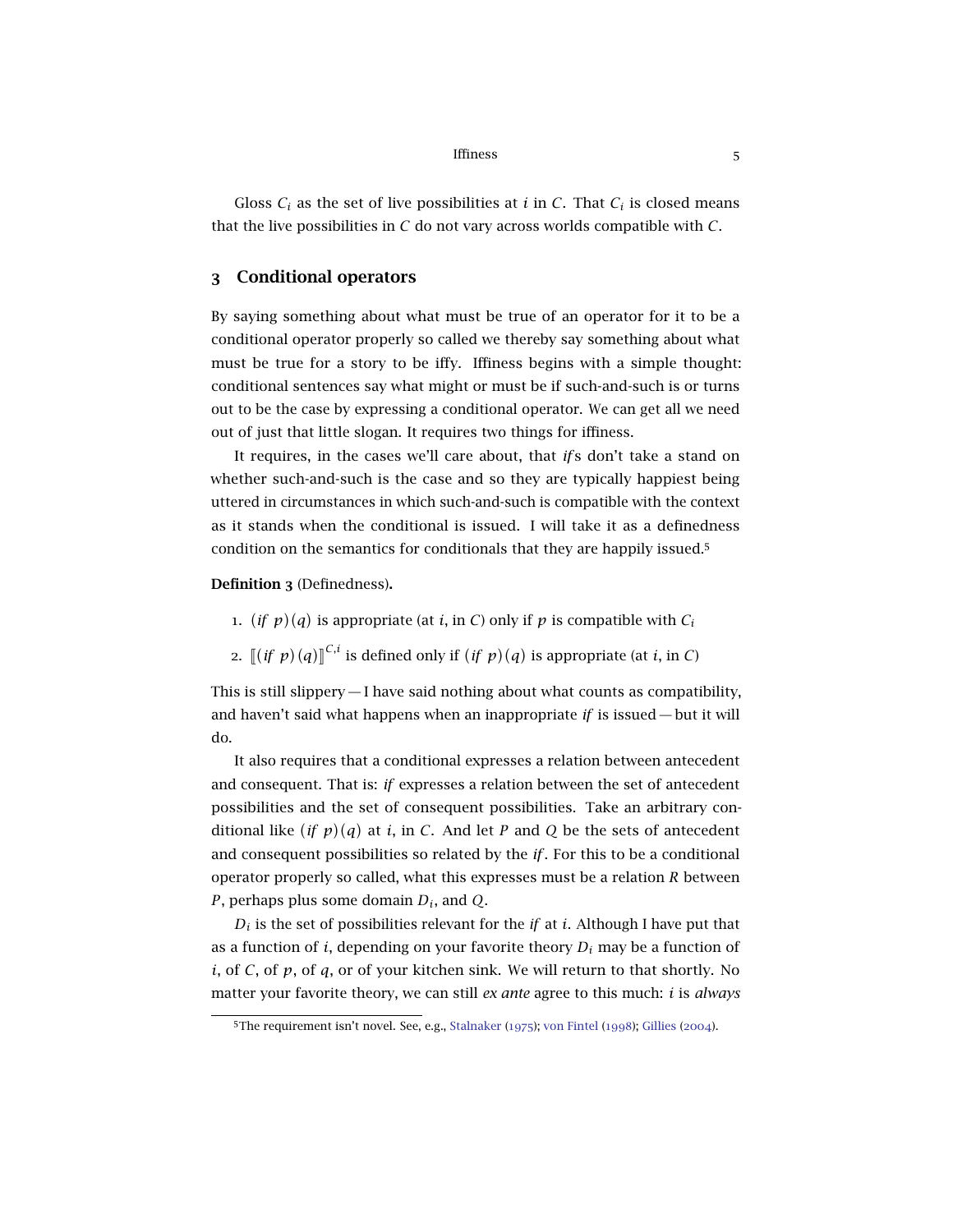among the possibilities relevant for an *if* at *i*, and *only* possibilities compatible with the context are relevant for an *if* at *i*. That is:  $i \in D_i$  and  $D_i \subseteq C_i$ . The first is a platitude, the second means that an *if* at *i* is supposed to say something about the possibilities compatible with *C*.

Even before taking a stand on what sort of relation between antecedent possibilities and consequent possibilities that a conditional properly so called expresses, we know that it must still express such a relation. So let's insist that we can put things that way.

**Definition 4** (Relationality). *(if*  $\cdot$ )( $\cdot$ ) expresses a conditional only if it's truth conditions can be put this way:

if defined,  $[(if \ p)(q)]^{C,i} = 1$  iff  $R(D_i \cap P, Q)$ 

for some set of possibilities  $D_i$  and relation  $R$ , where  $i \in D_i$  and  $D_i \subseteq C_i$ .

But not just any relation between  $D_i \cap P$  and  $Q$  counts as a relation that a conditional properly so called could express. I insist on three minimal constraints: (i) that  $D_i \cap P$  imposes some order on the set of *Q*'s so related; (ii) that *Q* matters to whether the relation holds; (iii) and that— plus or minus just a bit — only the relationship between the possibilities in  $D_i \cap P$  and the possibilities in *Q* matter to whether the relation holds. These are not controversial, but do bear some unpacking.

First, the order imposed by the antecedent:

<span id="page-5-0"></span>Definition 5 (Order). *R* is orderly iff:

- 1.  $R(D_i \cap P, P)$
- 2.  $R(D_i \cap P, Q)$  and  $Q \subseteq S$  imply  $R(D_i \cap P, S)$
- 3.  $R(D_i \cap P, Q)$  and  $R(D_i \cap P, S)$  imply  $R(D_i \cap P, Q \cap S)$

*R* is something  $(f \cdot)(\cdot)$  at *i* could mean only if it is orderly.

Such *R*'s are precisely those for which the set of *Q*'s a  $D_i \cap P$  bears it to form an ideal that contains *P*. That is an aesthetic reason for so constraining *R*. Such *R*'s also jointly characterize the basic conditional logic. $6$  The relational properties correspond to reflexivity, right upward monotonicity, and conjunction. That is another — only partly aesthetic — reason for so constraining them.

 $6$ See [Veltman](#page-31-4) ([1985](#page-31-4)) for a proof.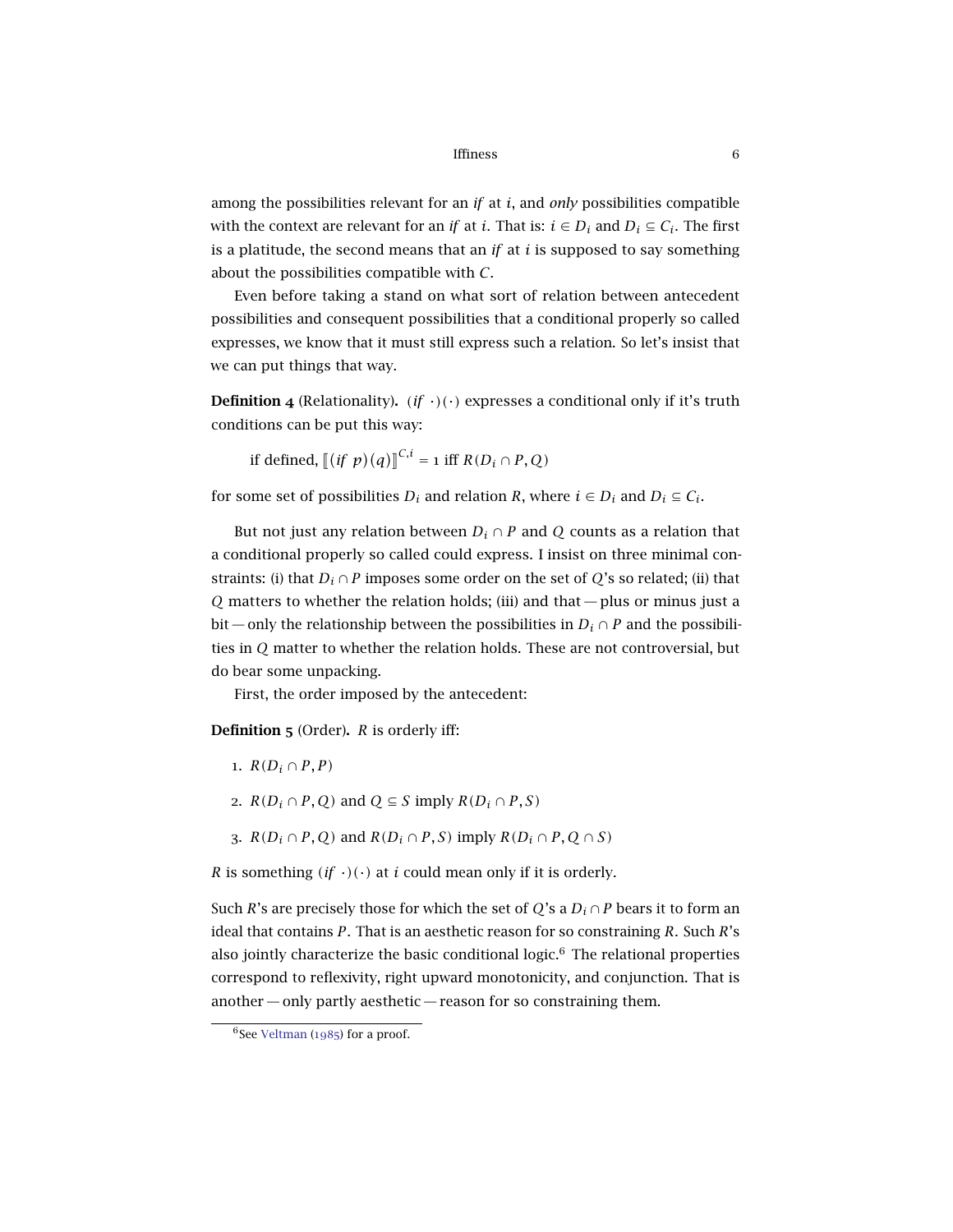Second, *R* must care about consequents. (When put as a property of quantifiers, this is usually called *activity*.)

<span id="page-6-0"></span>Definition 6 (Activity). *R* is active iff:

if *D*<sup>*i*</sup> ∩ *P*  $\neq$  Ø then there is a *Q* and *Q'* such that: *R*(*D*<sup>*i*</sup> ∩ *P*, *Q*) but not  $R(D_i \cap P, Q')$ 

*R* is something  $(f \cdot)(\cdot)$  at *i* could mean only if it is active.

This means that *R* cares about how  $D_i \cap P$  relates to *Q*. So long as there are some relevant possibilities, there have to be some *Q*'s for which the relation holds and some for which it doesn't.

And finally: *R* is a relation between the sets of possibilities. Thus if *R* holds at all between *Di*-plus-the-antecedent-determined-*P* and the consequentpossibilities *Q*, *R* will hold between any two sets of things that play the right possibility role. The idea is simple, the execution harder. That is because to say this properly, we have to know more about what goes in to determining  $D_i$ , and that will vary depending on your favorite story about *if*.

Three examples: (1) Suppose your favorite story takes *if* to be a variably strict conditional [\(Stalnaker,](#page-31-5) [1968](#page-31-5); [Lewis,](#page-31-6) [1973](#page-31-6)). For every world *i*, let  $\leq_i$  be an ordering of worlds, a relation of comparative similarity (at least) weakly centered on *i*. Given a conditional  $(if p)(q)$  at *i* in *C*, you will want to identify  $D_i$  with the set of possibilities no more dissimilar than the most similar  $p$ -world to *i*, restricted by *Ci*. (2) Perhaps your favorite Lewis-inspired story comes not from D.K. but from C.I. You thus take *if* to be strict implication. Then you will want to identify  $D_i$  instead with the set  $W$  of all possibilities, restricted by  $C_i$ . But that, too, can be put in terms of orderings: your ordering  $\leq_i$  is universal, treating all worlds the same. Whence it follows that— since the nearest *p*-world is the same distance from *i* as is every world — taking  $D_i$  to be the set of possibilities no further from *i* as the nearest *p*-world amounts to taking  $D_i$  to be the set of all worlds *W*, restricted by  $C_i$ . (3) Suppose you are smitten by truth-tables, and your favorite story about indicatives is the material conditional story. You will then want to take  $D_i$  to be  $\{i\}$ . Equivalently: you will have a maximally discerning ordering— every world, like no man, is an island — and take *D<sup>i</sup>* to be the set of closest worlds to *i simpliciter*.

What is important is this: suppose your favorite story posits some additional structure to modal space to find just the right worlds which, when combined with *P*, gives the set of worlds relevant for evaluating *Q*. That means that your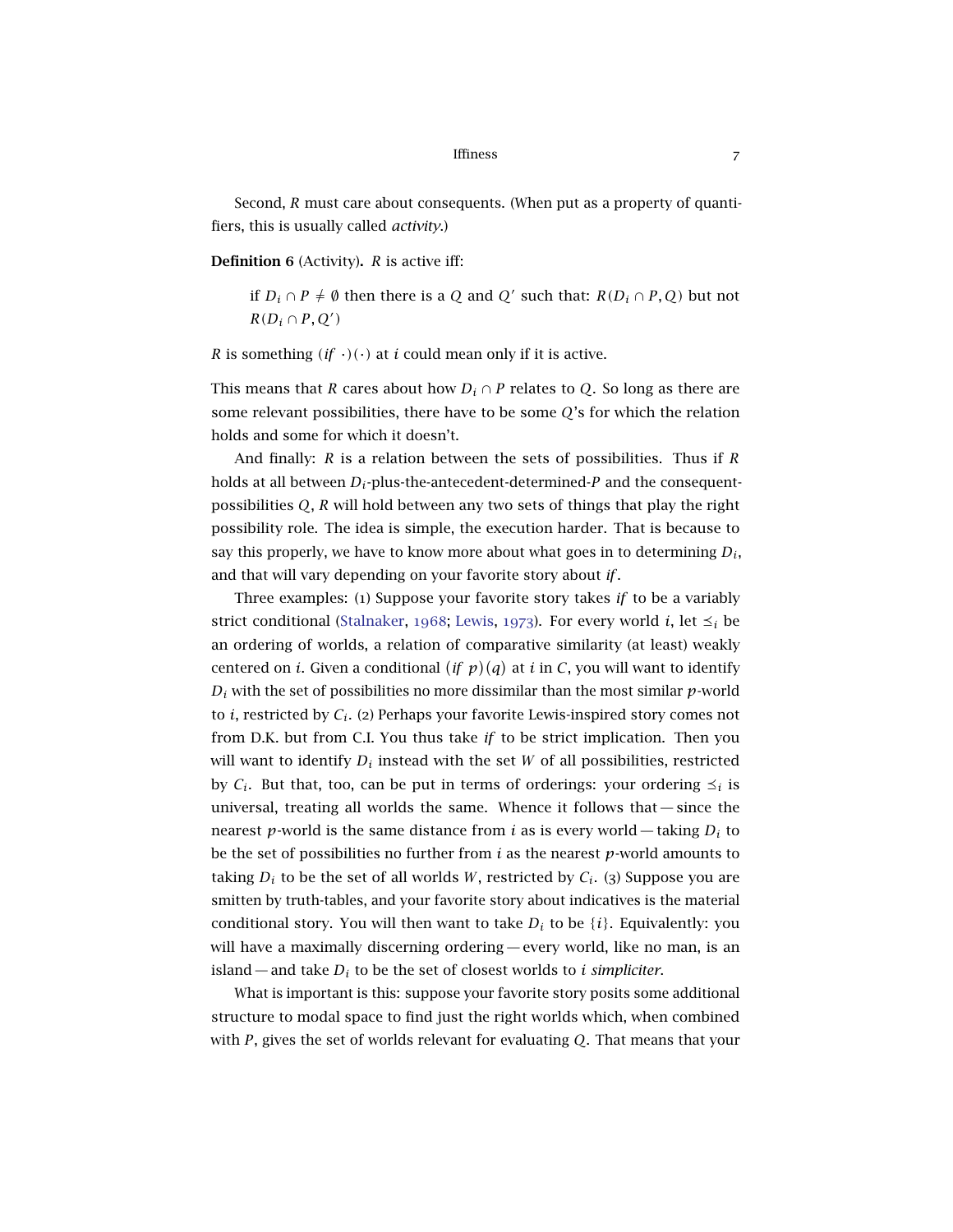favorite story cares about how *P* relates to *Q* but also about the distribution of the worlds in *P* compared to the distribution in  $O$  — perhaps insisting that it is the *closest* worlds in *P* to *i* that must bear *R* to *Q*. If we systematically swap possibilities for possibilities in a way that we preserve the relevant structure, then the conditional relation ought to hold pre-swapping iff it holds postswapping. And *mutatis mutandis* for *Di*: since once the posited structure does its job determining  $D_i$ , then any systematic swapping of possibilities that leaves the domain untouched should also leave the conditional relation untouched.<sup>7</sup>

If  $\pi$  is such a mapping and *P* a set of worlds, let  $\pi(P)$  be the set of worlds *i* such that  $\pi(j) = i$  for some  $j \in P$ . Then:

<span id="page-7-0"></span>Definition 7 (Quality). *R* is qualitative iff:

 $R(D_i \cap P, Q)$  implies  $R(\pi(D_i \cap P), \pi(Q))$ 

*R* is something  $(f \cdot)(\cdot)$  at *i* could mean only if it is qualitative.

This does generalize the familiar constraint on quantifiers— it allows conditional operators to care about both the relationship between *P* and *Q*, but also where the satisfying worlds are. If  $\leq_i$  is the universal ordering then this requirement reduces to the more familiar quantitative one (restricted to  $C_i$ ). And if  $D_i = \{i\}$ , it trivializes.

I am insisting that a story is iffy only if the truth conditions for an indicative  $(i f p)(q)$  at *i* in  $C_i$  can be put as a relation between *R* between  $D_i \cap P$  and *Q*. And we have insisted that the relation be constrained in sensible ways— it must impose some order on sets of consequent possibilities, it must care about consequents, and it must not care about the intrinsic properties of possibilities. Still, it seems open to take the conditional to be true just in case most/many/several/some/just the right possibilities in  $D_i \cap P$  are in *Q*. But that is not so: given our constraints, *if* must express inclusion.<sup>8</sup>

**Observation 2.** Assume *R* expresses a conditional relation. Then  $R(D_i \cap P, Q)$ holds iff  $D_i \cap P \subseteq Q$ .

<sup>7</sup>This is, of course, a natural extension of the familiar requirement that quantifiers be *quantitative:* for Q to be a quantifier (with domain *E*) it must be that  $Q_F(A, B)$  iff  $Q_F(f(A), f(B))$ where *f* is an isomorphism of *E*. Once we have structure to our domain, this will not do. The more general constraint is then to require that  $Q$  be invariant under  $O$ -automorphisms of the domain, where  $\vartheta$  is the ordering that imposes the posited structure. We can get by with slightly less: namely, stability under *D<sup>i</sup>* -invariant automorphisms.

<sup>&</sup>lt;sup>8</sup>This was first proved by [van Benthem](#page-30-4)— see, e.g., van Benthem ([1986](#page-30-4)). The version I give is simpler (we're ignoring the infinite case) and a bit more general (slightly weaker assumptions); the proof is based on one in [Veltman](#page-31-4) ([1985](#page-31-4)), but generalizes it to cover the case of ordering semantics for conditional operators.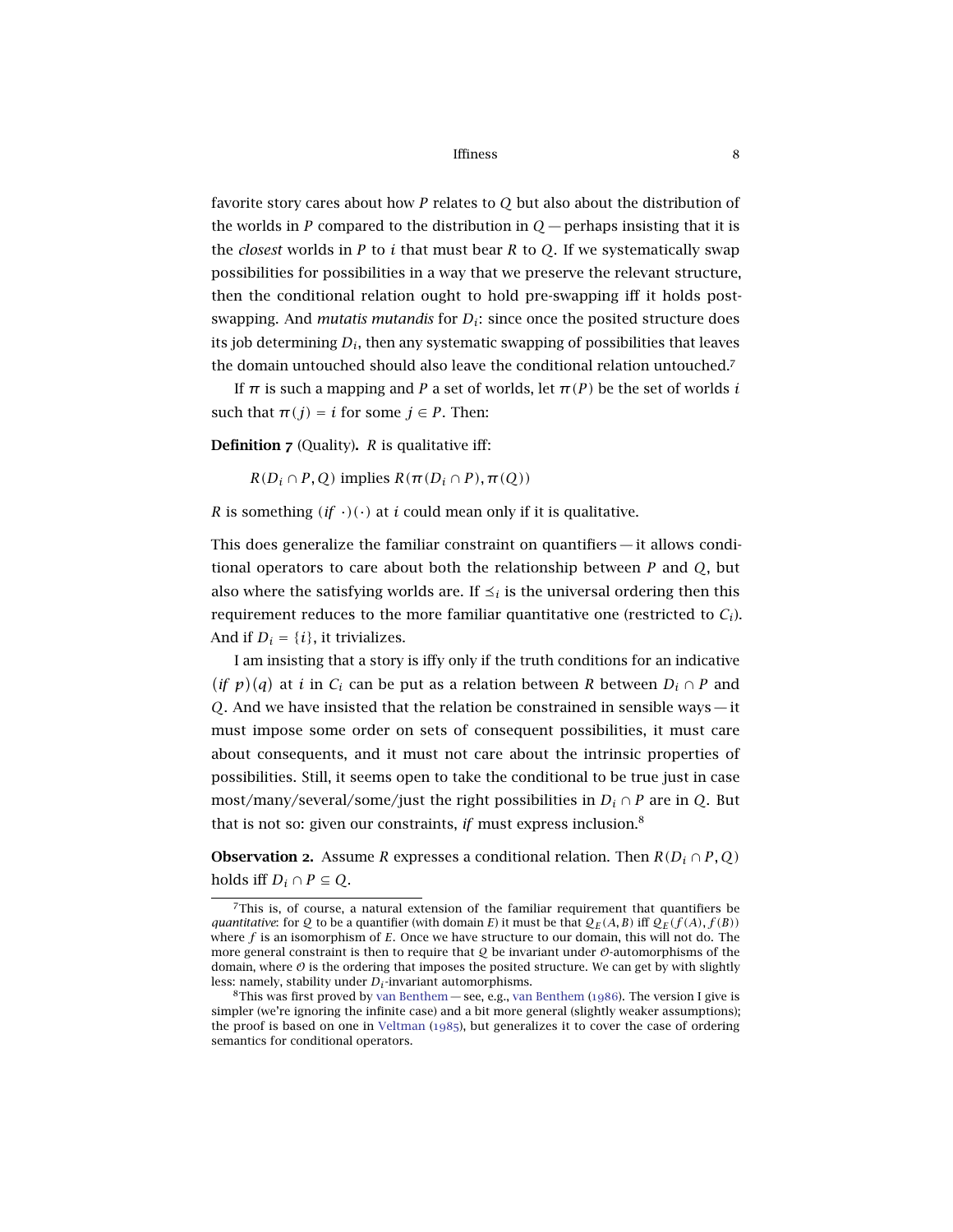*Proof.* Assume that *R* is a conditional relation. I care about the left-to-right direction.

Suppose — for *reductio* — that  $R(D_i \cap P, Q)$  but  $D_i \cap P \not\subseteq Q$ . What we'll see is: (i)  $R(D_i \cap P, P \cap Q)$ ; (ii) the world that witnesses that  $D_i \cap P \not\subseteq Q$  can be exploited (since *R* is qualitative) to show that no world in  $P \cap Q$  plays a role in  $R(D_i \cap P, P \cap Q)$  holding—from which it follows that  $R(D_i \cap P, \emptyset)$ ; (iii) from which it follows that  $D_i \cap P$  must be empty — a contradiction.

Ad (i): By hypothesis  $R(D_i \cap P, Q)$ . Since *R* is orderly (Definition [5](#page-5-0)),  $R(D_i \cap P, Q)$ . *P*, *P*). Hence,  $R(D_i \cap P, P \cap Q)$ .

Ad (ii): Let *j* be a witness to  $D_i \cap P \not\subseteq Q$ . So  $j \in D_i \cap P$  but  $j \not\in Q$ . Now pick any confirming instance  $k$ — that is, any  $k \in (D_i \cap P) \cap Q$ — and let  $\pi$  be the mapping that swaps *k* and *j* and leaves all else untouched:

- $\cdot$   $\pi(j) = k$
- $\cdot$   $\pi(k) = j$
- $\cdot$   $\pi(i) = i$  for every  $i \notin \{j, k\}$

By (i)  $R(D_i \cap P, P \cap Q)$ . Hence, since *R* is qualitative (Definition [7](#page-7-0)),  $R(\pi(D_i \cap P))$ *P*),  $\pi$ (*P* ∩ *Q*)). But  $\pi$  doesn't affect  $D_i \cap P$ . So:  $R(D_i \cap P, \pi(P \cap Q))$ . That is: *R* holds between  $D_i \cap P$  and both  $P \cap Q$  and  $\pi(P \cap Q)$ . Hence — since *R* is orderly (Definition [5](#page-5-0))—it holds also between  $D_i \cap P$  and their intersection:  $R(D_i \cap P, (P \cap Q) \cap \pi(P \cap Q))$ . But  $\pi(P \cap Q) = ((P \cap Q) \setminus \{j\}) \cup \{k\}$ , so their intersection is  $(P \cap Q) \setminus \{j\}$ . So:  $R(D_i \cap P, (P \cap Q) \setminus \{k\})$ . Which is to say that  $k$ is irrelevant for *R*'s holding. But *k* was any world in  $(D_i \cap P) \cap Q$ , so finiteness plus Definition [5](#page-5-0) implies  $R(D_i \cap P, \emptyset)$ .

Ad (iii): *R* is orderly. Since  $R(D_i \cap P, \emptyset)$ , it holds that for any *S* whatever  $R(D_i \cap P, S)$ . Whence, since *R* is active (Definition [6](#page-6-0)), it follows that  $D_i \cap P = \emptyset$ . And that contradicts the assumption that  $D_i \cap P \not\subseteq Q$ .  $\Box$ 

The intuitive version is just this: if *R* holds between  $D_i \cap P$  and  $Q$  then the former must be included in the latter. That is because if things didn't go that way then the witnessing counterexample world could play the role of any one of the confirming worlds. But that would mean that confirming worlds play no role. Nothing like that could be something a conditional properly so called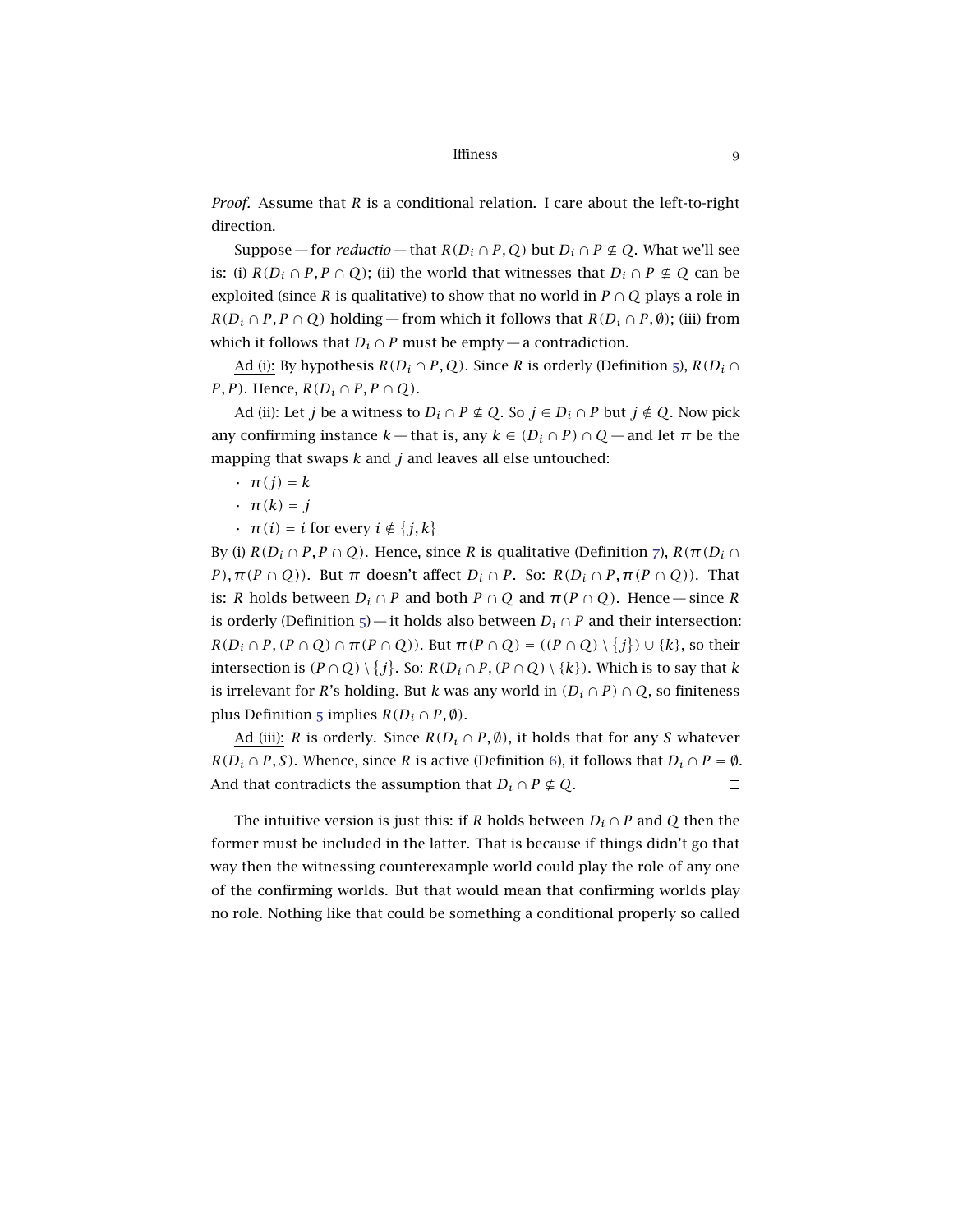could mean. So  $D_i \cap P$  must be included in *Q* after all.

## 4 Three facts

So iffiness requires that *if* means *all*. And it requires that no matter what other operators we might in its neighborhood. That spells trouble for fans of old school iffiness— like me— because of three simple facts about how indicative conditionals and epistemic modals play together.<sup>9</sup>

<span id="page-9-1"></span>I have lost my marbles. I know that one of them — Red or Yellow — is in the box. But I don't know which. I find myself saying things like:

(2) Red might be in the box and Yellow might be in the box. So, if Yellow isn't in the box, then Red must be; and if Red isn't in the box, then Yellow must be

Conjunctions of epistemic modals like *Red might be in the box and Yellow might be in the box* are especially useful when the bare prejacents partition the possibilities compatible with the context. The first fact is simply that *if* s are consistent with such partitioning modals (or rather, conjunctions thereof).

<span id="page-9-0"></span>Fact 1. The following are relatively consistent:

- a. *might*  $S_1$  *and might*  $S_2$
- b. *if not*  $S_1$ *, then must*  $S_2$ *; and if not*  $S_2$ *, then must*  $S_1$

That is: if (a) is a partitioning modal, then the conjunction of (a) and (b) is consistent.

I do not know whether Carl made it to the party. But wherever Carl goes, Lenny is sure to follow. So if Carl is at the party, Lenny must be  $-$  Lenny is at the party, if Carl is. We just a glossed an *if* with a commingling epistemic *must* by an *if* with no (overt) modal at all. Thus:

<span id="page-9-2"></span><sup>9</sup> "Facts" may be laying it on a little thick. The *judgments* are robust, and the costs high for denying the facts as I put them. That's all true even if what we may say about them is a matter for disputing. But it does not much matter: what I really care about is three characteristic *seeming facts* about *if* s, *might*s, and *must*s that *at first blush* look like the kind of thing our best story ought to answer to. So let's agree to take them at face value and see where that leads. Later, if your English breaks with mine or if your old school pride overwhelms, you can deny the facts or explain them away as your preferences dictate.

But since iffiness isn't the only game in town— indeed, in some circles, it's really a game only at the edge of town— and since predicting the facts is something any story old school or otherwise must do, we should state the facts in a way that is agnostic on the iffy thesis. So the facts characterize what is true of sentences in (quasi-)English, not what is true of their LFS in some regimented intermediate language.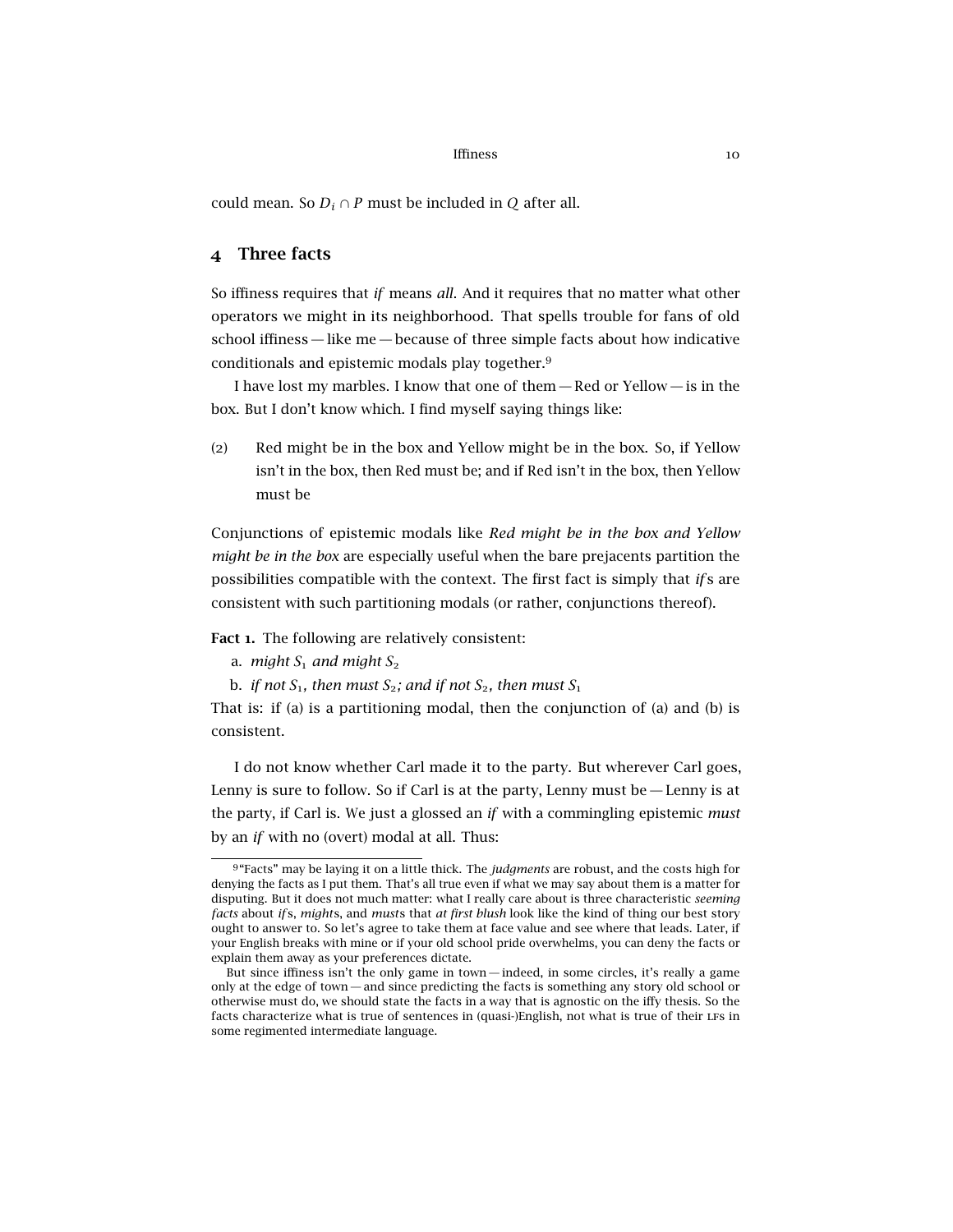<span id="page-10-1"></span><span id="page-10-0"></span>(3) a. If Carl is at the party, then Lenny must be at the party  $\approx$ b. If Carl is at the party, then Lenny is at the party

This pair has the ring of mutual entailers. And for good reason: (3[a\)](#page-10-0) looks to be true iff (3[b\)](#page-10-1) is.

For suppose that such *if* s validate a deduction theorem and modus ponens, and that *must* is factive. The left-to-right direction: assume that (3[a\)](#page-10-0) is true. And consider the argument:

(4) If Carl is at the party, then Lenny must be at the party; Carl is at the party; So: Lenny is at the party

The first two sentences— intuitively speaking— entail the third. And that is pushed on us by the assumptions: from the first two sentences we have (by modus ponens) that *Lenny must be at the party*, which by factivity entails *Lenny is at the party*. Apply the deduction theorem and we have that *If Carl is at the party, then Lenny must be at the party* entails *If Carl is at the party, then Lenny is at the party*. Since we have assumed that (3[a\)](#page-10-0) is true, it follows that (3[b\)](#page-10-1) must be. The right-to-left direction: assume that (3[b\)](#page-10-1) is true. And consider:

(5) If Carl is at the party, then Lenny is at the party; Carl is at the party; So: Lenny must be at the party

This is as intuitive an entailment as we are likely to find. Whence it follows by the deduction theorem that *If Carl is at the party, then Lenny is at the party* on its own entails *If Carl is at the party, then Lenny must be at the party*. And so if (3[b\)](#page-10-1) is true so must be (3[a\).](#page-10-0) Hence the ring of mutual entailment.

<span id="page-10-2"></span>Fact 2. Conditional sentences like these are true in exactly the same scenarios:

- a. *if*  $S_1$ , then must  $S_2$
- b. *if*  $S_1$ *, then*  $S_2$

The glossing that this pattern permits is a nifty trick. But that is only half the story. The interaction between *if* and *might* is different, and underwrites a different glossing by underwriting a different set of mutual entailments.

Alas, my team are not likely to win it all this year. It is late in the season and they have made too many miscues. But they are not quite out of it. If they win their remaining three games, and the team at the top lose theirs, my team will be champions. But our last three are against strong teams and their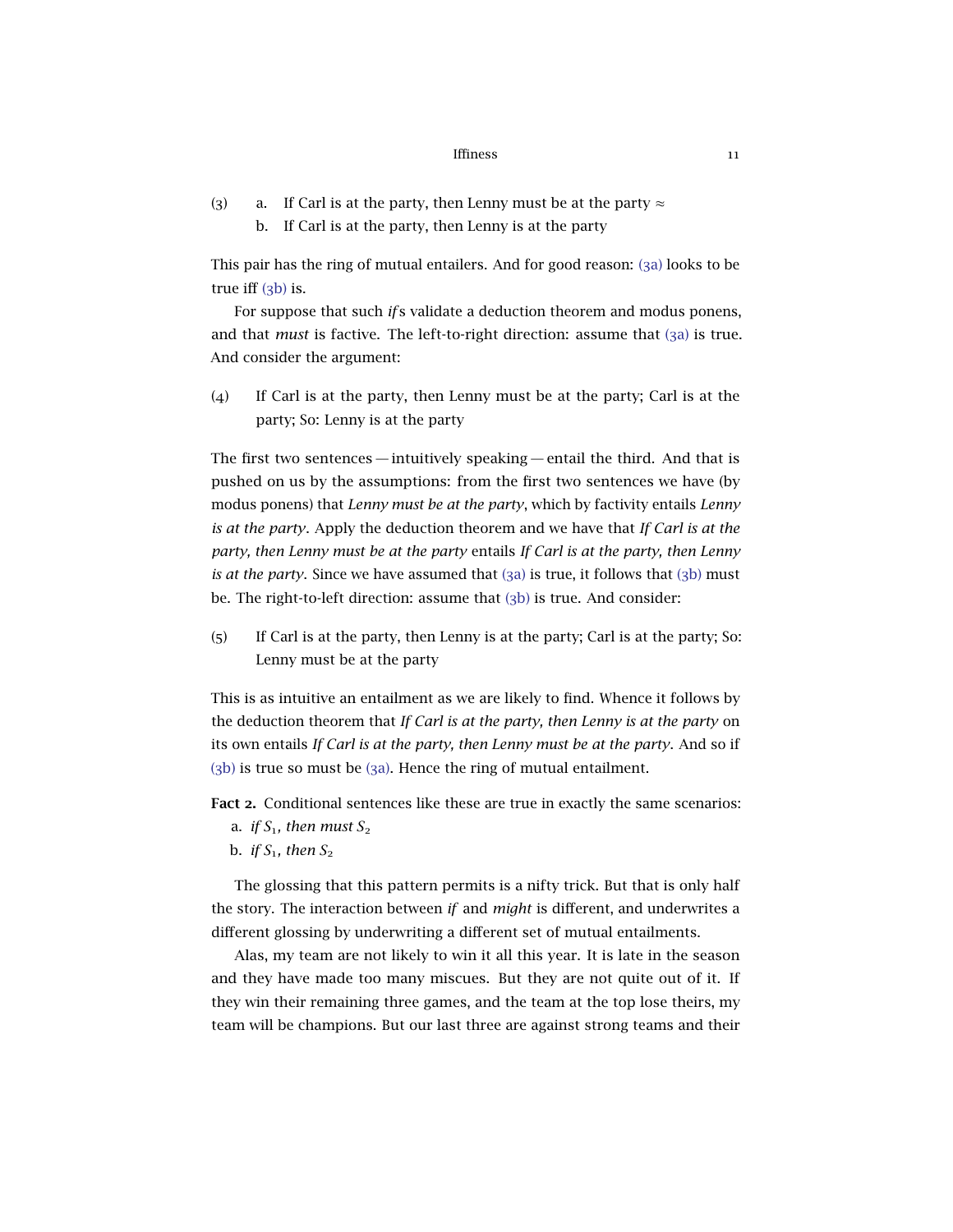last three are against cellar dwellers. Still, my spirits high: if they win out, they might win it all. Put another way, within the (relevant) my-team-wins-out possibilities — of which there are some— lies a my-team-wins-it-all possibility; there is a my-team-wins-out possibility that is a my-team-wins-it-all possibility. But that is just to say that there are (relevant) my-team-wins-out-and-wins-it-all possibilities. Maybe not very many, and maybe not so close, but some.

<span id="page-11-3"></span>Apart from keeping hope alive, the example also illustrates the mundane fact that we can gloss an indicative with a commingling epistemic *might* by a conjunction under the scope of *might*:

- <span id="page-11-1"></span><span id="page-11-0"></span>(6) a. If my team wins out, they might win it all  $\approx$ 
	- b. It might turn out that my team wins out and wins it all

That gloss sounds pretty good. And for good reason: conjunctions that would have to be happy if the truth of (6[a\)](#page-11-0) and (6[b\)](#page-11-1) could come apart are not happy at all:

- (7) a. #If my team wins out, they might win it all; but they can't win out and win it all
	- b. #It might turn out that my team wins out and wins it all, but there's no way that if they win out, they might win it all

<span id="page-11-2"></span>That gives us the third fact about how *if* s play with modals.<sup>10</sup>

Fact 3. Sentences like these are true in exactly the same scenarios:

- a. *if*  $S_1$ , then might  $S_2$
- b. *it might be that*  $[S_1 \text{ and } S_2]$

It's now a matter of telling some story, iffy or otherwise, that answers to these facts. Old school iffiness will have trouble with them; new school

<sup>&</sup>lt;sup>10</sup>There is a wrinkle: Fact [3](#page-11-2) implies that *if*  $S_1$ , then might  $S_2$  is true in just the same spots as *if S*2*, then might S*1. Seems odd:

<sup>(</sup>i) a. If I jump out the window, I might break a leg b. If I break a leg, I might jump out the window

The first is true, the second an overreaction. I intend, for now, to sweep this under the same rug that we sweep the odd way in which *Some smoke and get cancer*/*Some get cancer and smoke* don't feel exactly equivalent even though *some* is a symmetric quantifier if ever there was one. (The rug in question seems to be the tense/aspect rug; similar considerations drive the discussion of contraposition of bare conditionals in [von Fintel](#page-30-5) ([1997](#page-30-5)).)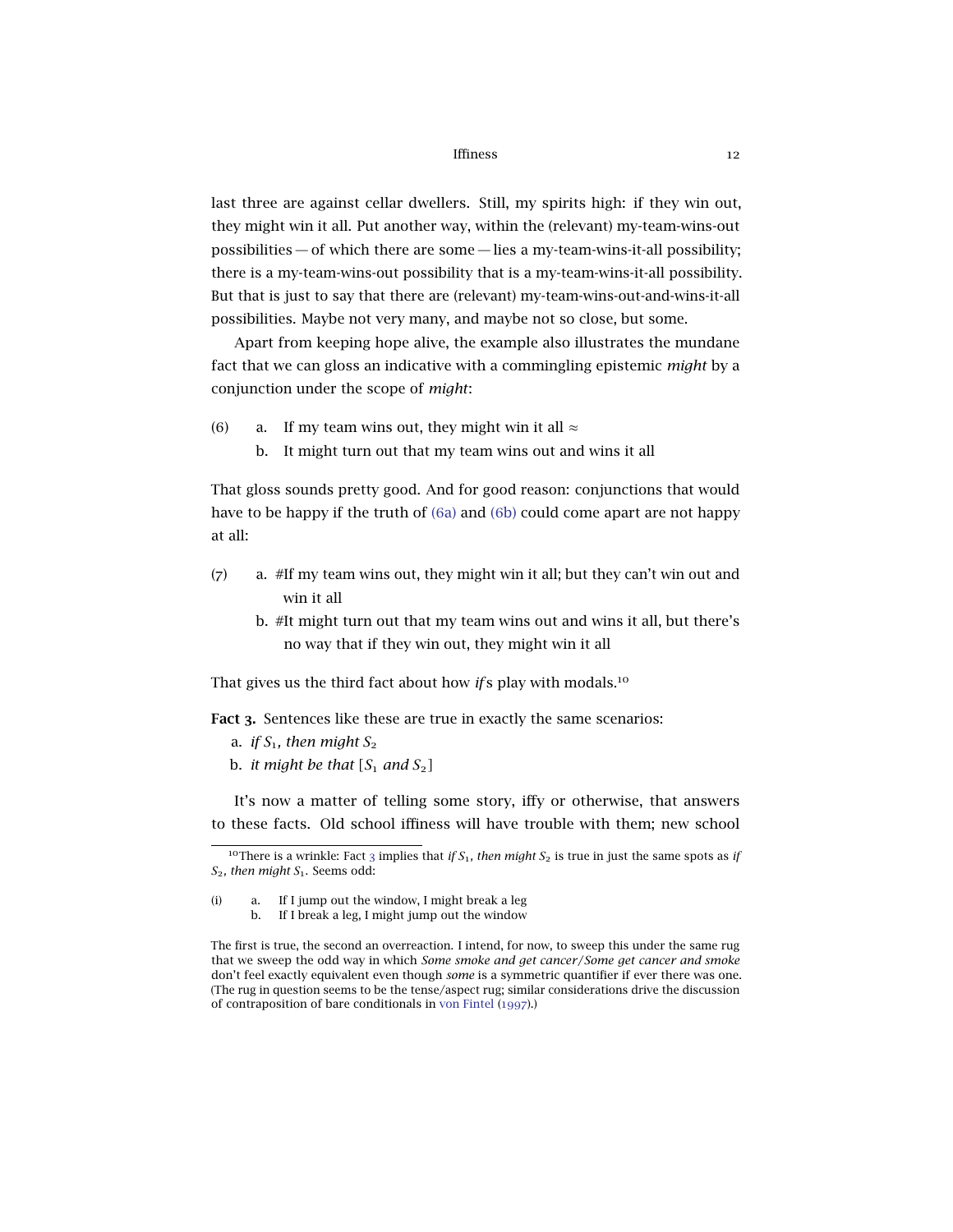anti-iffiness predict them trivially.

### 5 Scope matters

Iffy stories take *if* to be a connective, an iffy connective, and the same iffy connective no matter whether we have a commingling epistemic modal or not. In cases where there is a modal, scope issues have to be sorted out. Take a sentence of the form

<span id="page-12-3"></span>(8) If  $S_1$  then MODAL  $S_2$ 

and let  $S'_1$  ( $S'_2$ ) be the *L*-representation for sentence  $S_1$  ( $S_2$ ), and *modal* the L-representation for MODAL. We have a short menu of options for the relevant LF for such a sentence — either the narrowscoped  $(ga)$  $(ga)$  or the widescoped  $(gb)$ :

<span id="page-12-1"></span><span id="page-12-0"></span>(9) a. (*if*  $S'_{1}$ ) (*modal*  $S'_{2}$ ) b. *modal* (*if*  $S'_1$ )( $S'_2$ )

If you want to put your lfs in tree form, be my guest: opting for narrowscoping means opting for sisterhood between MODAL and  $S<sub>2</sub>$ ; opting for widescoping means opting for sisterhood between MODAL and *if*  $S_1$  *then*  $S_2$ *.* 

The trouble for iffiness is that, since *if* expresses inclusion, neither choice will do. That is because our story also has to answer to the facts. One choice for scope relations seems ruled out by the consistency facts (Fact [1](#page-9-0)), the other by the entailments (Facts [2](#page-10-2) and [3](#page-11-2)). And that looks like pretty bad news for old school iffiness.

To put the trouble precisely, we need one more ground rule. Contexts, we said, have the job of determining the domains the modals quantify over. Modals, I'll assume, do their job in the usual way by expressing their usual quantificational oomph over those domains: *must* (at *i*, with respect to *C*) acts as a universal quantifier, and *might* an existential quantifier, over *Ci*.

<span id="page-12-2"></span>Definition 8 (Modal Force).

1.  $\llbracket \textit{might} \ p \rrbracket^{C,i} = 1 \text{ iff } C_i \cap \llbracket p \rrbracket^C \neq \emptyset$ 2.  $\llbracket \textit{must } p \rrbracket^{C,i} = 1 \text{ iff } C_i \subseteq \llbracket p \rrbracket^C$ 

This serves as another justification for requiring *C* to be well-behaved: reflexiveness means that whatever is the case at *i* is relevant, though perhaps not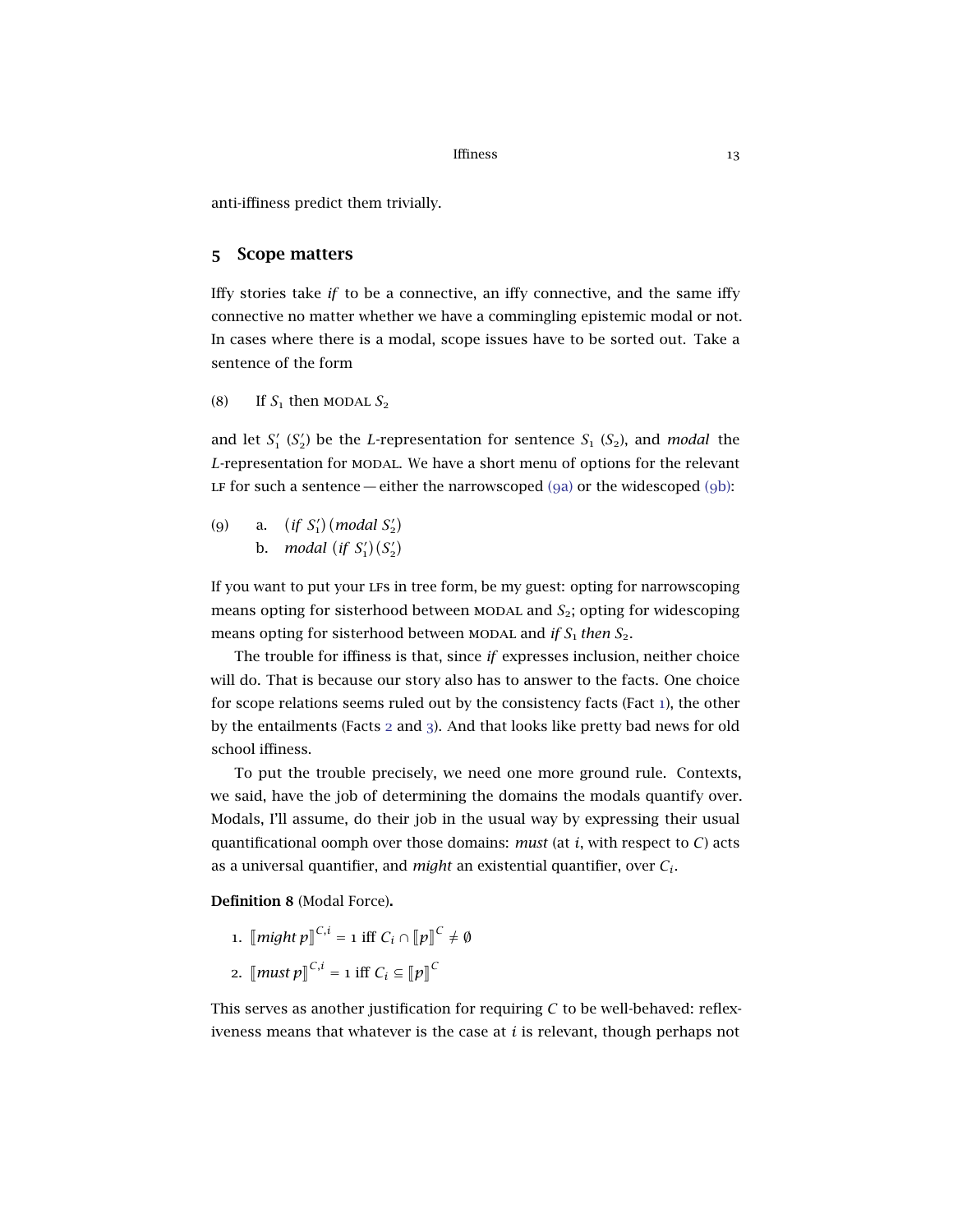decisive, to the truth of a modal claim at *i*; euclideanness means that if a possibility is compatible with the context, then that is settled in the context.

Now suppose we plump for narrowscoping. Then, given the ground rules, we cannot predict the consistency of the likes of ([2](#page-9-1)) and that means that we cannot square iffiness with Fact [1](#page-9-0).

<span id="page-13-3"></span>That stretch of discourse begins with a partitioning modal claim *Red might be in the box and Yellow might be in the box* and goes from there to two *if* s. Narrowscoping in *L*:

- <span id="page-13-2"></span><span id="page-13-0"></span>(10) a. Modal claim:
	- (i) Red might be in the box and Yellow might be in the box
	- (ii) *might p* ∧ *might q*
	- b. First conditional:
		- (i) If Yellow isn't in the box, then Red must be
		- (ii)  $(if \neg q)(must p)$
	- c. Second conditional:
		- (i) If Red isn't in the box, then Yellow one must be
		- (ii) *if*  $\neg p$ )(*must q*)

<span id="page-13-1"></span>Any good story has to allow that the bundle of *if* s in ([10](#page-13-0)b) and ([10](#page-13-1)c) is consistent with the conjunction in  $(10a)$  $(10a)$  $(10a)$ . But this — even without taking a stand on how we choose  $D_i$  — seems to be beyond what can be delivered by an iffy story.

**Observation 3.** If ([10](#page-13-2)a) is a partitioning modal with respect to  $C$ , then the (narrowscoped) sentences in ([10](#page-13-3)) can't all be true.

*Proof.* For suppose otherwise— that the regimented formulas in *L* are all true at a world, say *i*, with respect to *C*. Just one of my marbles is in the box. So any world in *C<sup>i</sup>* is either a *p*-world or a *q*-world, but not both; *C* is well-behaved, so  $i \in \mathcal{C}_i$ . Thus: either (1)  $i \in \lbrack \lbrack \lbrack \lbrack \lbrack q \rbrack \rbrack$ , or (2)  $i \in \lbrack \lbrack \lbrack \lbrack \lbrack \lbrack p \rbrack \rbrack$ .

If (1): By hypothesis  $[(if \neg q)(must p)]^{C,i} = 1$ , and so  $D_i \cap [\neg q]^C \subseteq [\text{must } p]^C$ . l<br>I Since  $i \in D_i$ , it then follows that  $i \in [\text{must } p]^{C}$  — which is to say  $[\text{must } p]^{C,i} = 1$ . Thus *C<sup>i</sup>* has only *p*-worlds in it. But that is at odds with the second conjunct of ([10](#page-13-2)a): its truth at *i* guarantees a *q*-world, hence a  $\neg p$ -world, in  $C_i$ .

If (2): By hypothesis  $[(if \neg p)(\text{must } q)]^{C,i} = 1$ , and so  $D_i \cap [\neg p]^{C} \subseteq [\text{must } q]^{C}$ . l<br>I Since  $i \in D_i$ , it then follows that  $i \in [\text{must } q]^{C}$  — which is to say  $[\text{must } q]^{C,i} = 1$ . Thus *C<sup>i</sup>* has only *q*-worlds in it. But that is at odds with the first conjunct of ([10](#page-13-2)a): its truth at *i* guarantees a *p*-world, hence a  $\neg q$ -world, in  $C_i$ .  $\Box$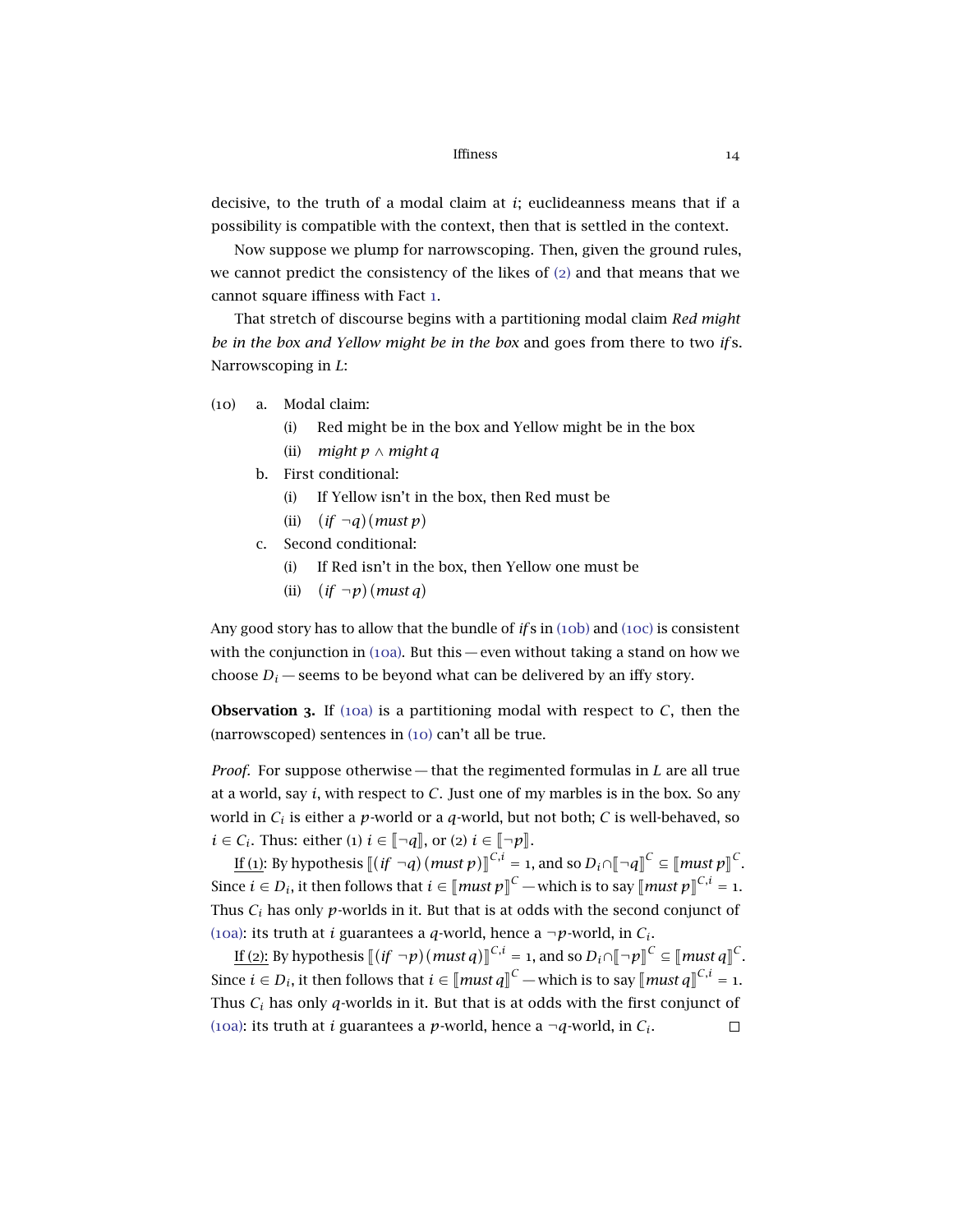We should *ceteris paribus* go with narrowscoping. But, at least so it appears, *ceteris* are not very *paribus*. So suppose instead that commingling modals scope over the *if*-constructions in which they occur. Now it is the mutual entailments — as in ([3](#page-9-2)) and ([6](#page-11-3)) — that cause trouble. Widescoping in *L*:

- <span id="page-14-0"></span> $(11)$  a. For  $(3a)$ :
	- (i) If Carl is at the party, then Lenny must be at the party (ii) *must* (*if*  $p$ )(*q*)
	- b. For  $(3b)$ :
		- (i) If Carl is at the party, then Lenny is at the party
		- (ii)  $(if p)(q)$
- <span id="page-14-3"></span><span id="page-14-2"></span><span id="page-14-1"></span>(12) a. For (6[a\):](#page-11-0)
	- (i) If my team wins out, they might win it all
	- (ii) *might* (*if*  $p$ )(*q*)
	- b. For (6[b\):](#page-11-1)
		- (i) It might turn out that my team wins out and wins it all
		- (ii) *might*  $(p \wedge q)$

What is needed is a semantics for the conditional operator  $(i f \cdot)(\cdot)$  that can predict both patterns. But  $-$  assuming widescoped LFs  $-$  paths that might lead to one pretty reliably lead away from the other.

So far I have insisted that *i* is always among the relevant worlds to an *if* at *i* ( $i \in D_i$ ) and also that only worlds compatible with the context are relevant ( $D_i \subseteq C_i$ ). Here I am in good company. But perhaps there is even more interaction between domains and contexts.

Some theories say that there can be no difference in domains for conditionals between worlds compatible with the context, others disagree:

Definition 9 (Egalitarianism & Chauvinism).

- 1. A semantics is *egalitarian* iff if whenever  $j \in C_i$  then  $D_j = D_i$
- 2. A semantics is *chauvinistic* iff it is not egalitarian

Egalitarianism requires domains to be invariant across worlds compatible with a context. That means that distinctions made by *D*'s are unaffected when those distinctions are made from behind the veil of ignorance (we don't know which world compatible with  $C$  is the actual world). Chauvinistic theories allow differences from behind the veil to matter to what possibilities get selected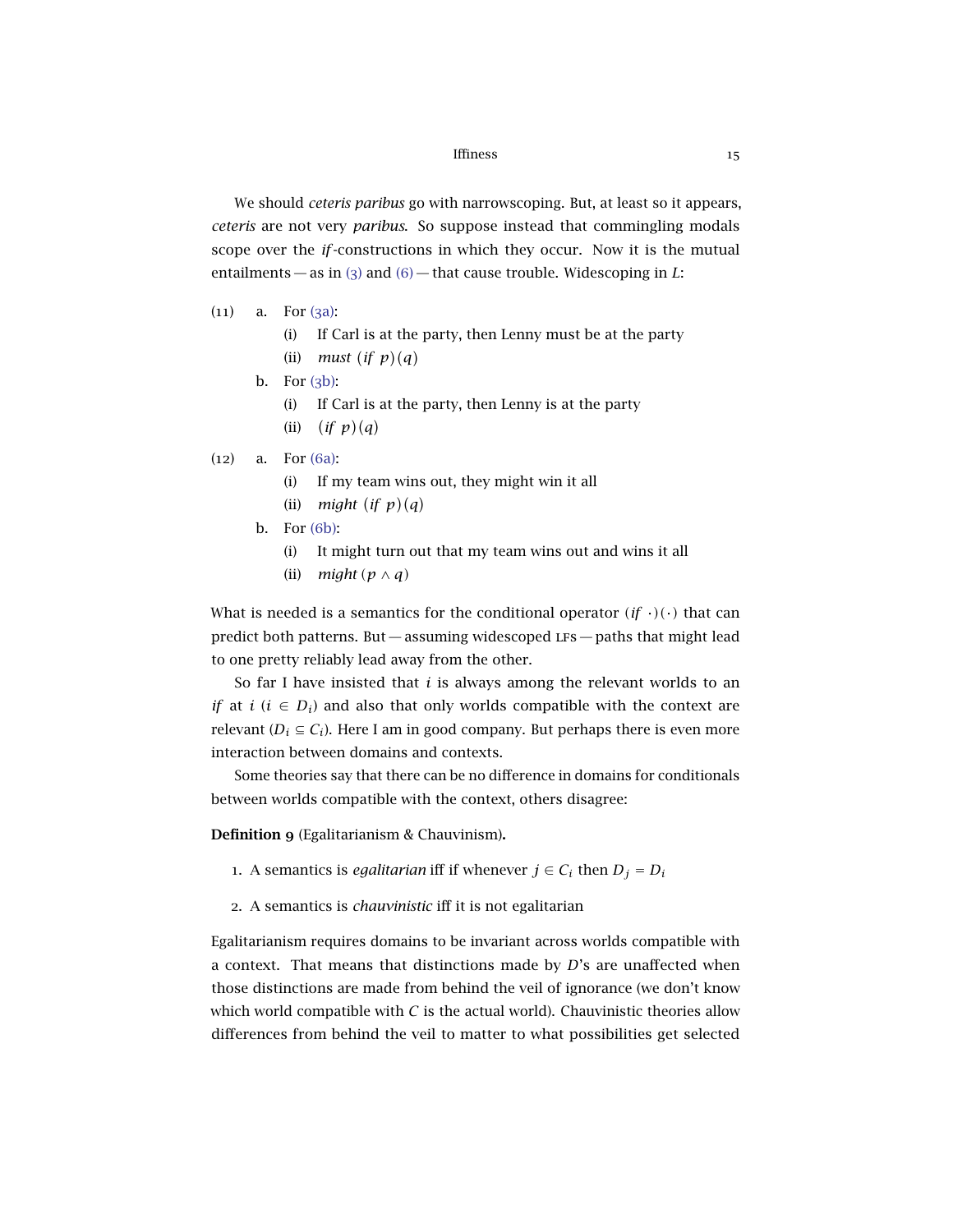for domainhood, and thus allowing the possibility that a  $j \in C_i$  be such that  $D_j \neq D_i$ . Once we have agreed that, for any *i*,  $D_i$  selects from the worlds compatible with  $C$  and must include  $i$ , it is a further question whether we want to be egalitarians or chauvinists.

The history of the conditional is littered with chauvinists. The material conditional analysis is chauvinistic. It says that the only possibility relevant for the truth of an *if* at *i* in *C* is *i* itself. And similarly for an *if* at  $j$  — there only *j* matters. Thus, except in the odd case where the context rules out uncertainty altogether, we will have that  $D_j \neq D_i$ , for any choice of *i* and *j* compatible with *C*. But it is hard to be a chauvinist. That is because, assuming the particulars of the chauvinistic theory are compatible with there being a  $(p \land \neg q)$ -world in  $C_i$ but not in  $D_i$ , no such story will render  $(if\,\,p)(q)$  and *must*  $(if\,\,p)(q)$  mutual entailers. And so — given widescoping — no such story will predict entailments like those in ([11](#page-14-0)) and so will have a hard time with Fact [2](#page-10-2).

For consider a  $(p \land \neg q)$ -world — call it *j* — and suppose that  $C_i$  does, but  $D_i$ does not, contain *j*. Then every possibility in  $D_i \cap [p]$  is in  $[q]$  and the plain *if* is true (at *i*, in *C*):  $[(if \ p)(q)]^{C,i} = 1$ . But not the widescoped *if*. That is because لا<br>. there is a world in  $C_i$  — namely *j* — such that not every possibility in  $D_j \cap [\![p]\!]$  is a possibility in [*q*]. Thus  $[(if \; p)(q)]^{C,j} = 0$  and so it is not true that the plain l<br>I *if* is true at every world in  $C_i$  and so  $\left[\text{must } (if \ p)(q)\right]^{C,i} = o$ . The reason here is simple: chauvinism plus our ground rules pretty much guarantee that the domain for the modals at *i* will properly include the domain for indicatives at *i*. But that plus widescoping means that  $(if p)(q)$  makes a weaker claim than does *must* (*if*  $p$ )(*q*).

The sad truth is that egalitarianism fares no better. But here it is ([12](#page-14-1)), and hence Fact [3](#page-11-2), that is trouble. That is because egalitarianism implies that *D<sup>i</sup>* covers *Ci*:

### **Observation 4.** Egalitarianism implies that  $D_i = C_i$ .

*Proof.* Assume otherwise.  $D_i \subseteq C_i$ , so there must be a  $j \in C_i$  such that *j* ∉ *D*<sup>*i*</sup>. Egalitarianism gives us that *D*<sup>*j*</sup> = *D*<sup>*i*</sup>. But we know that *j* ∈ *D*<sup>*j*</sup>. Contradiction.  $\Box$ 

Thus if *D<sup>i</sup>* reflects some measure of proximity to *i*, egalitarianism implies that the underlying ordering is centered not pointwise on *i* but setwise on the worlds compatible with *C*.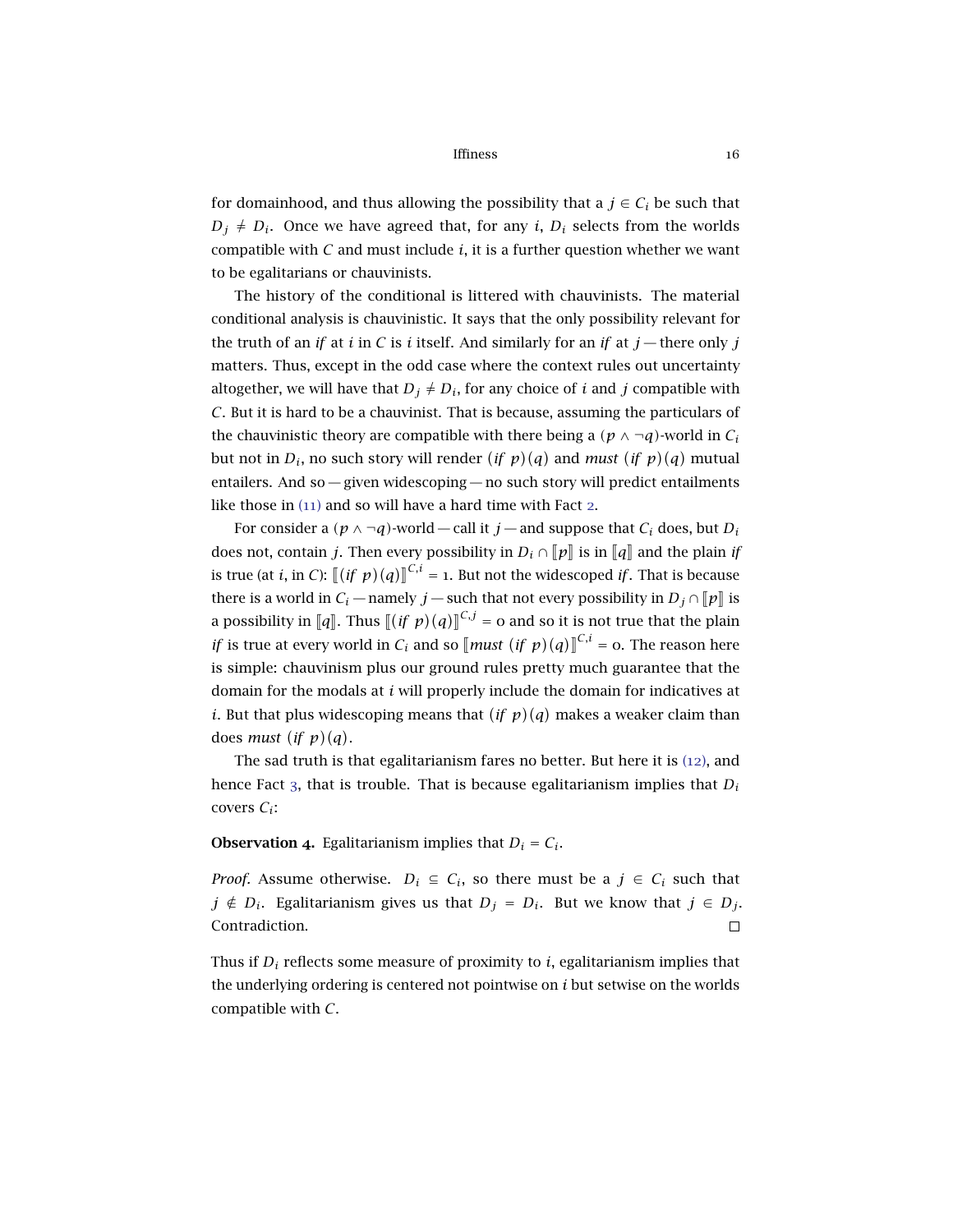Any such story, whether  $D_i$  is derived from some underlying ordering or not, is really a strict conditional story after all—*if*, *might* and *must* quantify over the same domain of possibilities, and an *if* is true at *i* iff all of the antecedent worlds in that domain are consequent worlds. That means that an *if* at  $i$  (in  $C$ ) is true iff the corresponding material conditional is true at every possibility compatible with *C*. And that means that such an *if* is true at *i* iff the material conditional, widescoped by *must*, is true at *i*. Given well-behavedness (Definition [2](#page-3-0)), explaining the facts about  $(11)$  $(11)$  $(11)$  is then easy:  $(if p)(q)$ is equivalent to *must*  $(p \supset q)$  which, given well-behavedness, is equivalent to *must must* ( $p \supset q$ ). And that, in turn, is equivalent to *must* (*if*  $p$ )(*q*).<sup>11</sup>

But there is still trouble afoot. From this degree of fit between  $D_i$  and  $C_i$  it follows straightaway that no two possibilities compatible with *C* can differ over an *if* issued in *C*. That is:

<span id="page-16-0"></span>Observation 5. Egalitarianism implies

$$
\llbracket (\textit{if } p)(q) \rrbracket^{C,i} = 1 \text{ iff for every } j \in C_i : \llbracket (\textit{if } p)(q) \rrbracket^{C,j} = 1.
$$

*Proof.*  $[(if \ p)(q)]^{\binom{n}{i}} = 1$  iff  $D_i \cap [p] \subseteq [q]$ . Given egalitarianism: iff, for any l<br>I *j* ∈ *C*<sup>*i*</sup>, *D*<sub>*j*</sub> ∩  $||p|| \n\t\subseteq ||q||$ . Equivalently: iff, for any *j* ∈ *C*<sup>*i*</sup>, *C*<sub>*j*</sub> ∩  $||p|| \n\t\subseteq ||q||$  — that is, iff for every such *j*,  $\left[ \left( \text{if } p \right) (q) \right]^{C,j} = 1.$ 

Any story with this equivalence— when coupled with widescoping— will have a hard time with entailments like those in ([12](#page-14-1)) and so will have trouble with Fact [3](#page-11-2). That is because, given the usual quantification oomph for the modals (Definition [8](#page-12-2)), we get triviality:

Observation 6. Egalitarianism implies:

 $\left[\text{might } (if \ p)(q)\right]^{\text{C},i} = 1 \text{ iff } \left[\text{must } (if \ p)(q)\right]^{\text{C},i} = 1$ 

*Proof.* Note that  $\left[\text{might } (if \ p)(q)\right]^{C,i} = 1$  iff the plain conditional  $(if \ p)(q)$  is true, there are  $\lim_{t \to \infty} \frac{f(t) - f(t)}{t}$  is true somewhere in *C*<sub>*i*</sub>. But by Observation [5](#page-16-0) the plain *if* is true somewhere in

<sup>&</sup>lt;sup>11</sup>For the record: (i) [Stalnaker](#page-31-2) ([1975](#page-31-2)) is not officially agnostic about chauvinism, but that is only because he there requires that  $\preceq_i$  induce a total order that is centered pointwise on  $i.$  But the pragmatic mechanisms he develops there *are* agnostic on the chauvinism question — what he says about how the context constrains selection functions is compatible with both egalitarianism and chauvinism. (ii) I myself see every reason for egalitarianism and none for chauvinism— for one thing that makes for an easy explanation of why negated *if* s sounds so much like a conjunction of antecedent and negated consequent all under the scope of *might*. (iii) I like the result that egalitarianism implies strictness for  $if$ , since that is an upshot I like anyway— for more on context-dependent strictness see, e.g., [von Fintel](#page-30-3) ([1998](#page-30-3), [2001](#page-30-6)); [Gillies](#page-31-3) ([2004](#page-31-3), [2007](#page-31-7), [2008](#page-31-8)).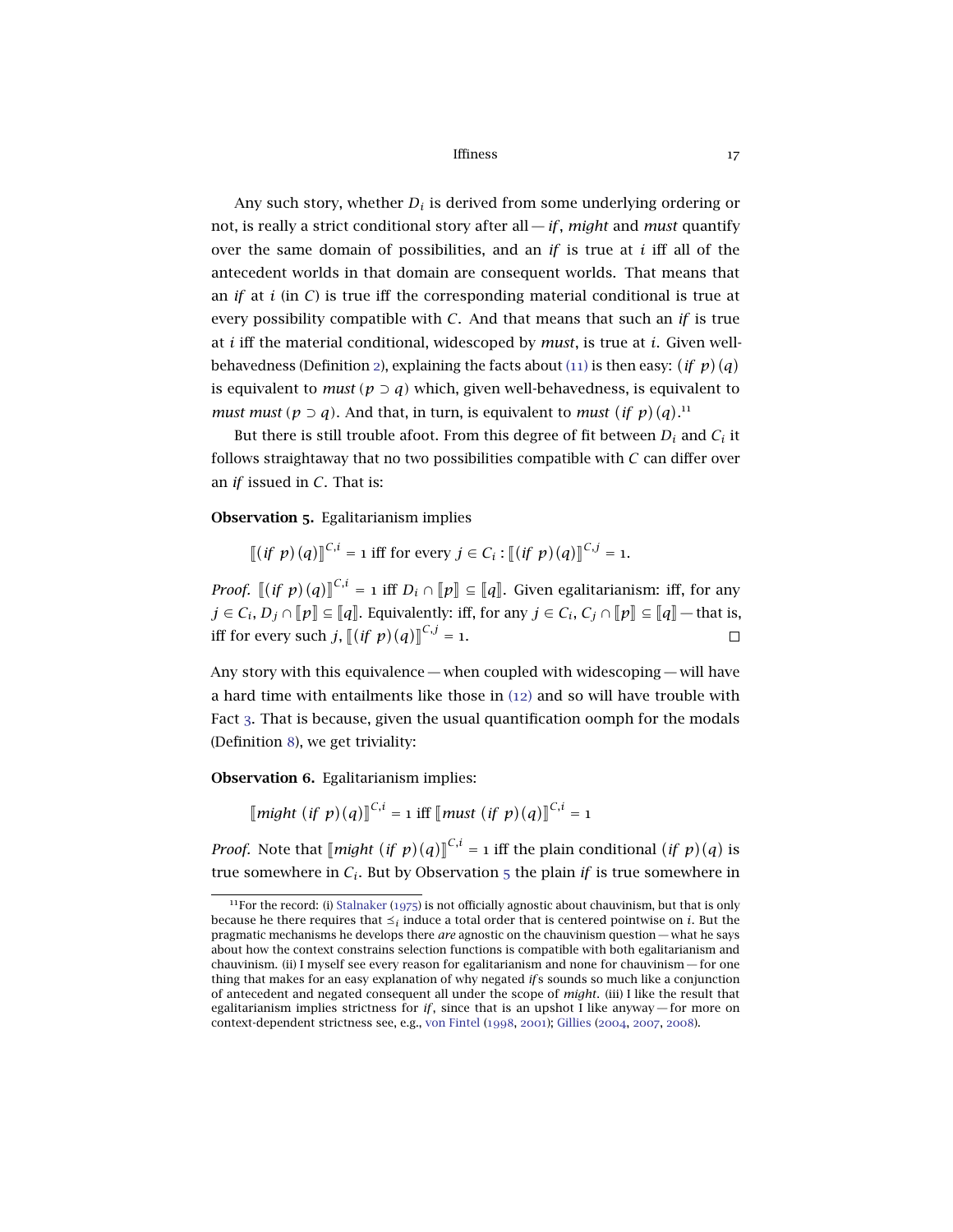#### Iffiness and the set of the set of the set of the set of the set of the set of the set of the set of the set of the set of the set of the set of the set of the set of the set of the set of the set of the set of the set of

 $C_i$  iff it is true everywhere in  $C_i$ . And it is true everywhere in  $C_i$  just in case  $\llbracket \textit{must} \ (\textit{if } p)(q) \rrbracket^{C,i} = 1.$  $\Box$ 

When coupled with widescoping, such a story can account for the mutual entailment between ([12](#page-14-2)a) and (12[b\),](#page-14-3) but only by trivializing: *might*  $(p \land q)$ entails *must* (*if*  $p$ )(*q*). Not a happy result.

Iffiness requires conditionals, if they are to be properly so called, to have a structure that does not play nice with modals. For no way of resolving the relative scopes will work (and there is no good reason to think we should settle for anything less than a uniform story). What causes the trouble is that *if*, to be iffy, has to expression inclusion. But the Facts don't seem to allow that. If we widescope, then sometimes that seems all right— when the modal in question has universal quantificational oomph. But only when: when the modal is existential, *if* looks more like conjunction than inclusion. And narrowscoping is no better, rendering all manner of coherent bits of discourse inconsistent.

That is pretty bad news for iffiness. True, we could save iffiness by denying some Fact or other. That is both boring and inadvisable. That strategy wears its boringness on its sleeve. That strategy is inadvisable because the Facts were chosen not at random but with an eye to the competition: they are facts that new school anti-iffiness predicts so easily hardly anyone has taken notice.

### 6 Iffiness lost

[Lewis](#page-31-9) ([1975](#page-31-9)) famously argued that *if* s appearing in certain quantificational constructions (under adverbs of quantification) are not properly iffy, that the *if* in

> $\int$  $\overline{\mathcal{L}}$ Always Sometimes Never  $\begin{matrix} \end{matrix}$  $\int$ if a man owns a donkey, he beats it

is not a conditional operator but instead acts as a non-connective whose only job is to mark an argument-place. The relevant structure is not a  $Q$ -ADVERB scoped over a conditional, he said, but something like

Q-adverb + *if-clause* + *then-clause*

The job of the *if*-clause is to restrict the domain over which the adverb (unselectively) quantifies, and allegedly that restricting job is a job that cannot be done by treating *if* as a conditional connective. If  $Q$ -ADVERB is universal,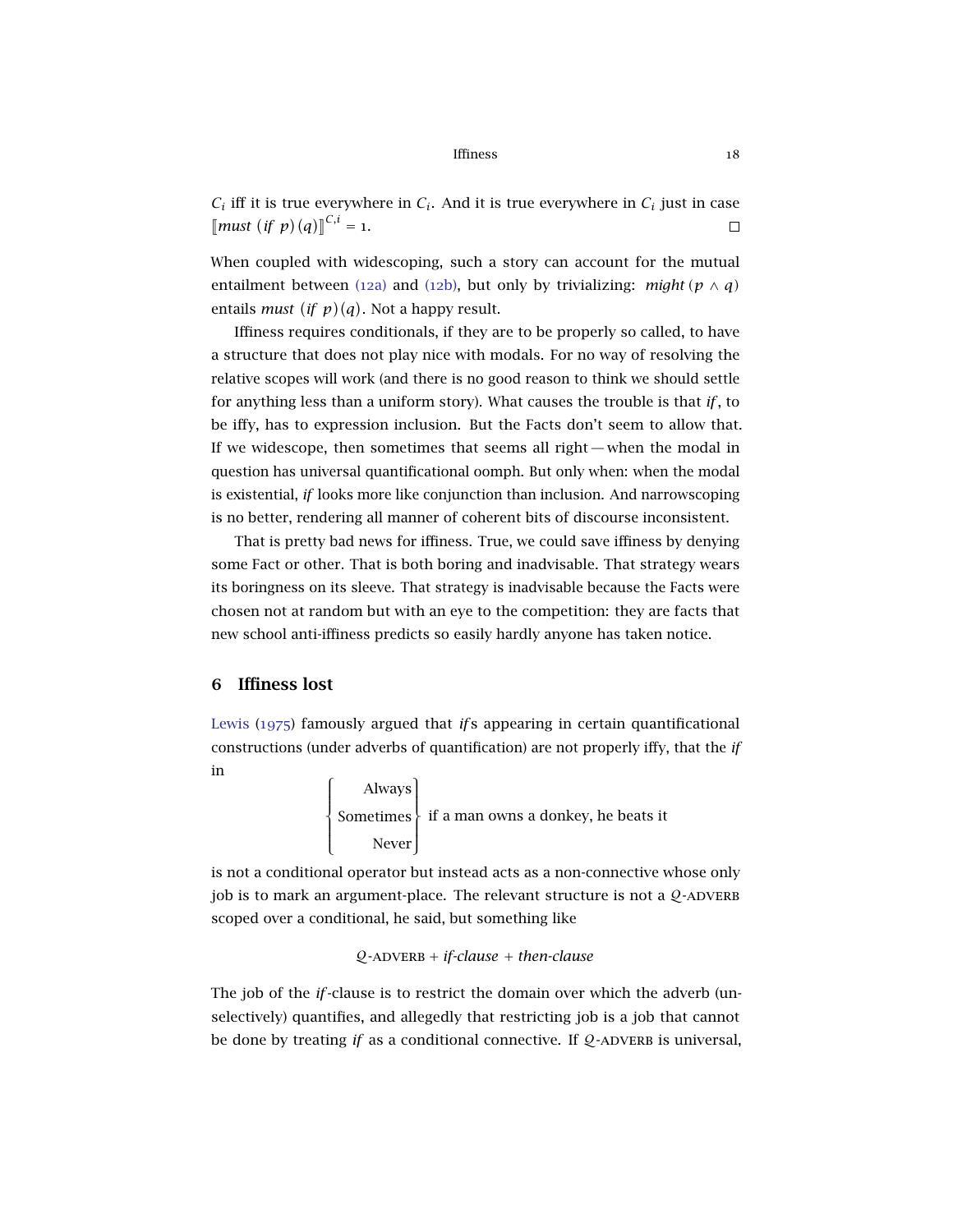maybe an iffy *if* will work; but if it is existential, then conjunction does better. I want to set the issue about adverbial (and adnomial, for that matter) quantifiers aside for two reasons. First because I doubt the allegation sticks.<sup>12</sup> But that is another argument for another day. And second because it will do us good to focus on simple cases.

Still, the trouble for iffiness that is center stage here is quite a lot like this. We have to make room for interaction between *if*-clauses and the domains our modals quantify over. But that interaction is tricky. That is because it looks impossible to assign *if* the same conditional meaning— thereby taking its contribution to be an iffy one— in all of our examples. Indeed, when the modal is universal a conditional relation looks good; but when the modal is existential, conjunction looks better.

This is pretty much the same trouble Lewis saw for *if* s occurring under adverbs of quantification, and led him to conclude that such *if* s are nonconnectives. Just as with adverbial quantifiers, there is a fast and easy solution to the problem if we get rid of the old school idea that *if* is a conditional connective and plump instead for anti-iffiness.<sup>13</sup>

The most forceful way of putting the anti-iffy thesis is Kratzer's:

The history of the conditional is the history of a syntactic mistake. There is no two-place "if. . . then" connective in the logical forms for natural languages. "If"-clauses are devices for restricting the domains of various operators. [Kratzer](#page-31-1) ([1986](#page-31-1), p. 11)

Instead of searching for a conditional operator properly so called that contributes the same bit whether it commingles with a modal or not, we search for an operator for *if* to restrict.

And, for indicative conditionals, we do not have to search far: the operators are (possibly covert) epistemic modals. Take a conditional sentence of the form

### ([8](#page-12-3)) If  $S_1$  then  $S_2$

Anti-iffiness says that its LF does not have some conditional operator linking  $S_1$ and *S*2. Instead it's just a modal claim expressing some quantificational force

<sup>&</sup>lt;sup>12</sup>There are ways to get the jobs done after all: see, e.g., [Belnap](#page-30-7) ([1970](#page-30-7)); [Dekker](#page-30-8) ([2001](#page-30-8)); [von](#page-30-9) [Fintel and Iatridou](#page-30-9) ([2003](#page-30-9)).

<sup>&</sup>lt;sup>13</sup>See, e.g., [Kratzer](#page-31-0) ([1981](#page-31-0), [1986](#page-31-1)); [von Fintel](#page-30-3) ([1998](#page-30-3)). But it has also gone in for some rough treatment by [von Fintel and Iatridou](#page-30-9) ([2003](#page-30-9)).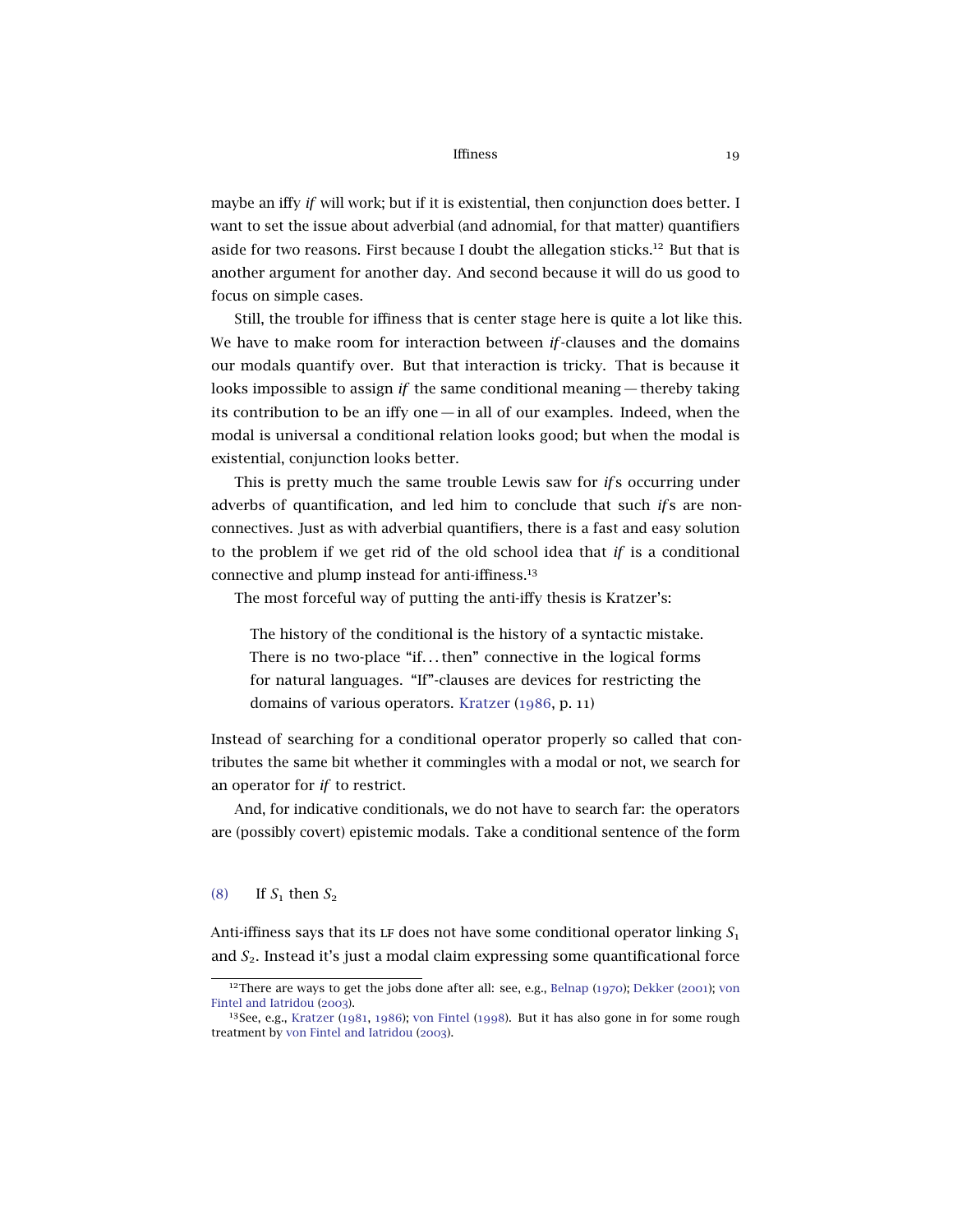$Q$ , saying that among the (relevant)  $S_1$ -worlds,  $Q$  of them are  $S_2$ -worlds. The modal is the operator, the *if*-clause restricts its domain of quantification.<sup>14</sup> When no overt modal is present — as in (12) — take it to be *must*.

So it is the modals, not the *if* s, that take center stage. They have logical forms along the lines of  $MODAL(p)(q)$ , with the usual quantificational force:

<span id="page-19-0"></span>Definition 10 (Modal Force, Amended).

- 1. if defined,  $\llbracket \textit{might} \left( p \right) (q) \rrbracket^{C,i} = 1$  iff  $(C_i \cap \llbracket p \rrbracket) \cap \llbracket q \rrbracket^C \neq \emptyset$
- 2. if defined,  $\left[\text{must}(p)(q)\right]^{C,i} = 1$  iff  $(C_i \cap \llbracket p \rrbracket) \subseteq \llbracket q \rrbracket^C$

This plus two assumptions buys an anti-iffy semantics that easily squares with both the consistency facts (Fact [1](#page-9-0)) and the mutual entailments (Facts [2](#page-10-2) and [3](#page-11-2)).

First: assume that when no restrictor is explicit — as in *Blue might be in the box* or *Yellow must be in the box* — the first argument in the LF of the modal is filled by your favorite tautology  $(\tau)$ . In those cases there is nothing to choose between an analysis that follows our earlier Definition [8](#page-12-2) and an analysis that follows Definition [10](#page-19-0), and so the latter generalizes the former.

Second: assume that the job of *if*-clauses is to make a (non-trivial) restrictor explicit. Since we are supposing that plain *if* s - those without an explicit commingling modal — carry a covert *must*, that is about all we need to predict that stretches of conditional and modal talk like that in ([2](#page-9-1)) are consistent and the mutual entailments like those in  $(3)$  $(3)$  $(3)$  and  $(6)$  $(6)$  $(6)$ .<sup>15</sup> Collecting the pieces:

<span id="page-19-1"></span>Definition 11 (Anti-iffy Semantics).

- 1. A sentence of the form *if*  $S_1$ *then*  $S_2$  has LF:
	- a) MODAL $(S'_1)(S^*)$  if  $S_2$  = MODAL  $S^*$
	- b) *must*  $(S_1') (S_2')$ *)* otherwise
- 2. Truth conditions as in Definition [10](#page-19-0)

(Here  $S'_1$   $(S'_2)$  is the LF for sentence  $S_1$   $(S_2)$ .)

<sup>&</sup>lt;sup>14</sup>That means opting for sisterhood between MODAL and  $S_2$ , and dominance between MODAL and *if*  $S_1$ .

<sup>&</sup>lt;sup>15</sup>Equivalently, we could treat all *if* s as implicitly modal: *if*  $S_1$ *then*  $S_2$  invariably gets an analysis along the lines of *must*  $(S'_1)(S'_2)$ . If  $S_2$  happens to carry a modal—in particular if  $S_2$  has as LF *modal*  $(\tau)(r)$  — then the well-behavedness of *C* guarantees that *must*  $(S'_1)(S'_2)$  is true at *i* in *C* iff *modal*  $(S'_1)(r)$  is. The inner modal carries the day, but under the restriction imposed by the outer modal. This is equivalent to what [Geurts](#page-30-10) ([2005](#page-30-10)) calls "fusing" of the two modals.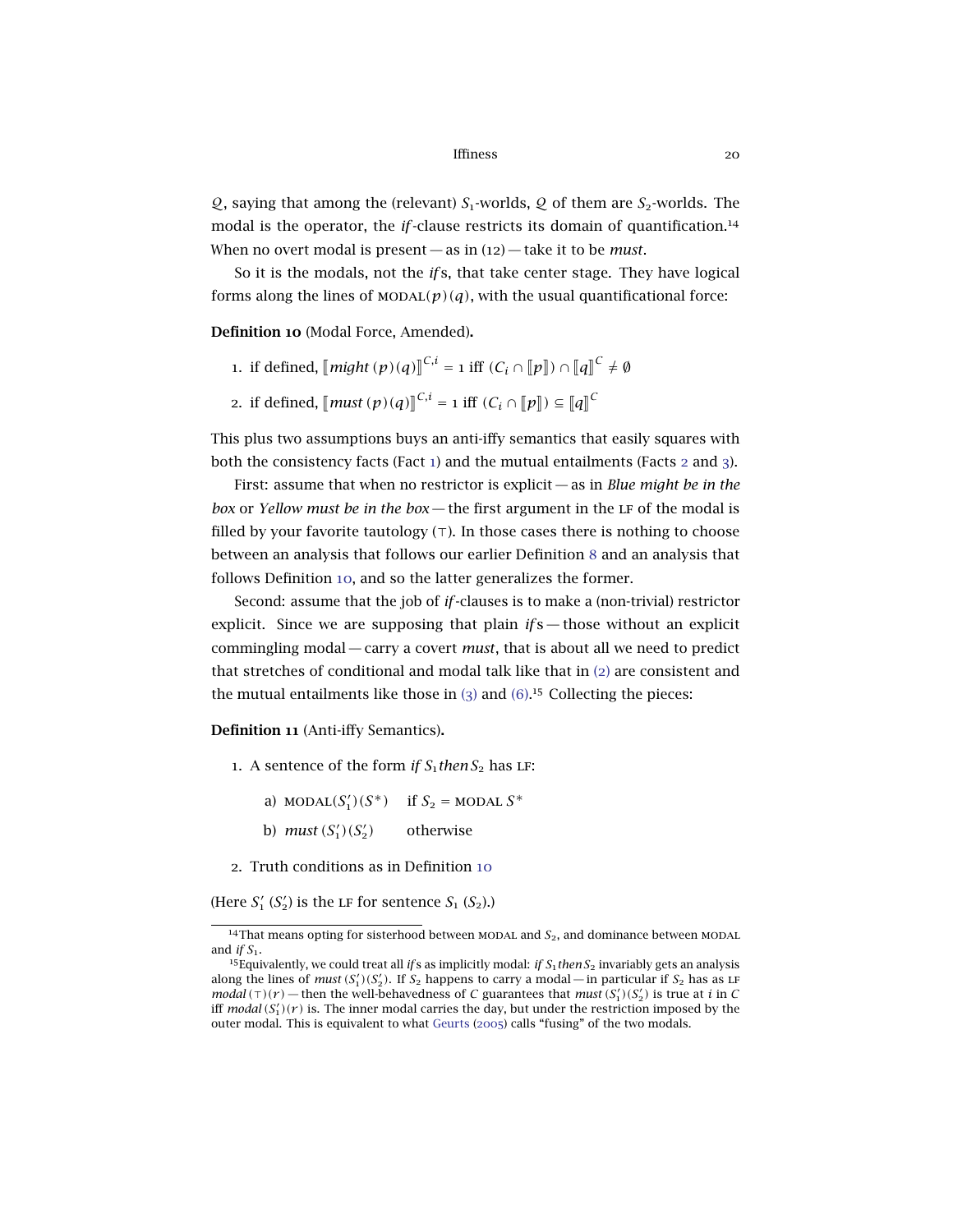<span id="page-20-1"></span>Return to the case of the missing marbles. Taking the *if*-clauses to be restrictors:

- <span id="page-20-2"></span><span id="page-20-0"></span>(13) a. Modal claim:
	- (i) Red might be in the box and Yellow might be in the box (ii)  $might(\tau)(p) \wedge might(\tau)(q)$
	- b. First "conditional":
		- (i) If Yellow isn't in the box, then Red must be
		- (ii) *must*  $(\neg q)(p)$
	- c. Second "conditional":
		- (i) If Red isn't in the box, then Yellow must be
		- (ii)  $must(\neg p)(q)$

<span id="page-20-3"></span>It's modals all the way down. And the modals can all be true together.

Observation 7 (Anti-Iffy Prediction of Fact [1](#page-9-0)). Assume the Anti-iffy Semantics (Definition [11](#page-19-1)). And suppose, in *C*, that ([13](#page-20-0)a) is a partitioning modal. Then the sentences in ([13](#page-20-1)) are relatively consistent.

It is easy enough to see how. I am in *i* and there are just two worlds compatible with the facts I have, *i* and *j*. The first is a  $(p \land \neg q)$ -world, the second a  $(q \land \neg p)$ -world. The restrictors in ([13](#page-20-0)a) are trivial, so it is true at *i* iff *C<sup>i</sup>* has a *p*-world in it and a *q*-world in it; *i* witnesses the first conjunct, *j* the second. The restricting *if*-clause of (13[b\)](#page-20-2) makes sure that the *must* ends up quantifying only over the  $\neg q$ -worlds compatible with *C*: (13[b\)](#page-20-2) is true at *i* iff all of the worlds  $C_i \cap \llbracket \neg q \rrbracket$  are *p*-worlds. And the only one, *i*, is. Similarly for the *must* in (13[c\):](#page-20-3) it quantifies over the  $\neg p$ -worlds in  $C_i$ , checking to see that they are all *q*-worlds.

It is just as easy to square this picture with Facts [2](#page-10-2) and [3](#page-11-2).

Observation 8 (Anti-Iffy Prediction of Facts [2](#page-10-2) and [3](#page-11-2)). Assume the Anti-iffy Semantics (Definition [11](#page-19-1)). Then:

- 1. *If*  $S_1$ , then  $S_2 \approx I f S_1$ , then must  $S_2$
- 2. *If*  $S_1$ , then might  $S_2 \approx$  might  $[S_1 \text{ and } S_2]$

Take them in order. the interaction of *if* and *must* at stake in Fact [2](#page-10-2). The two conditionals *If Carl is at the party, then Lenny must be at the party* and *If Carl is at the party, then Lenny is at the party have the same LF: <i>must*  $(p)(q)$ . It would thus be hard, and pretty undesirable, for them not to entail one another.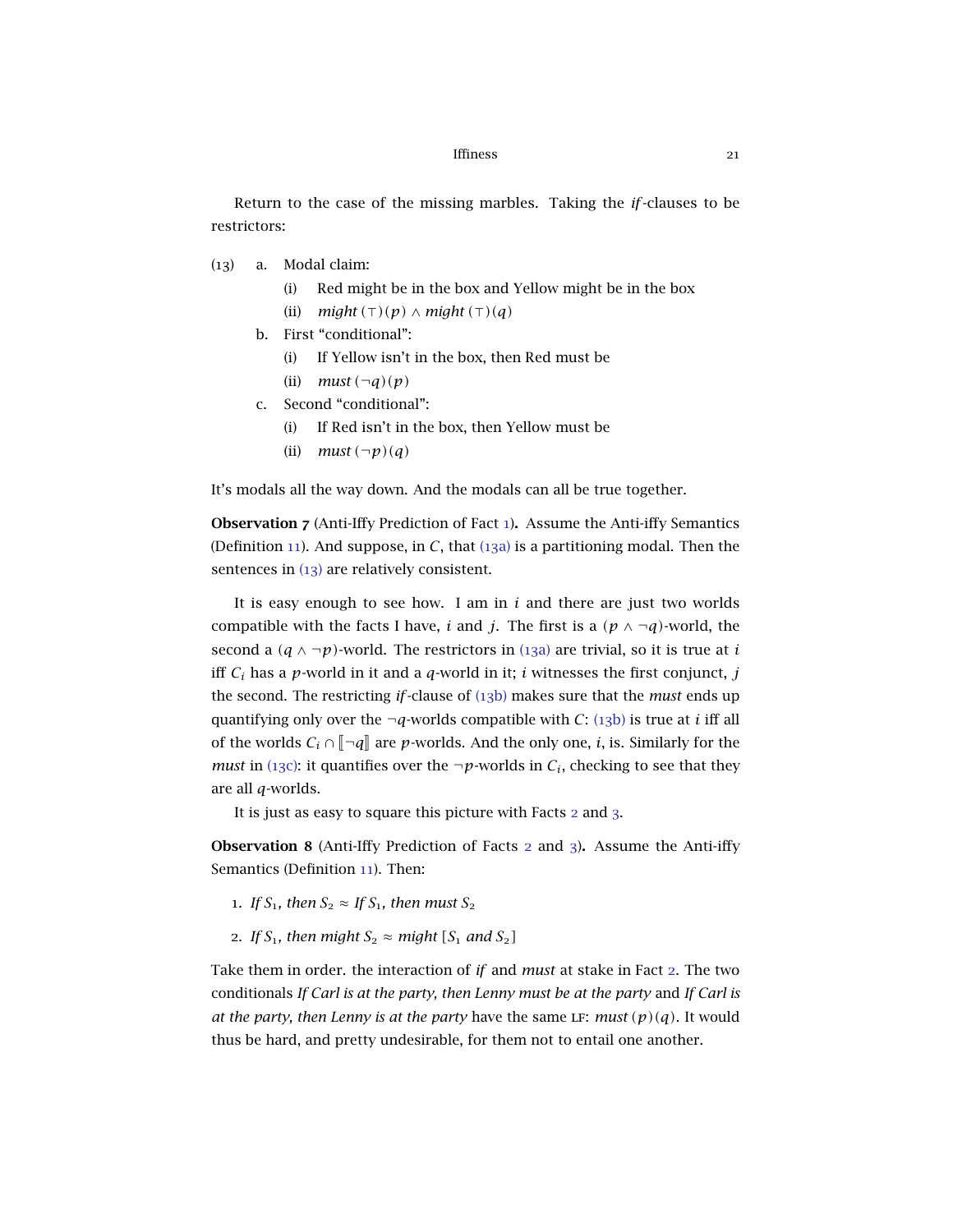And the interaction of *if* and *might*:

- <span id="page-21-1"></span><span id="page-21-0"></span>(14) a. For (6[a\):](#page-11-0)
	- (i) If my team wins out, they might win it all
	- (ii)  $might(p)(q)$
	- b. For (6[b\):](#page-11-1)
		- (i) It might turn out that my team wins out and wins it all
		- (ii) *might*  $(\top)(p \wedge q)$

If ([14](#page-21-0)b) is true at *i* in *C* then  $C_i$  has a ( $p \wedge q$ )-world in it. But then that same world must be in  $C_i \cap [p]$ . It is a *q*-world, and that will witness the truth of ([14](#page-21-1)a) at *i*. Going the other direction: if (14a) is true at *i* in *C*, then there are some *q*-worlds in  $C_i \cap [p]$ . Any one of those will do as a  $(p \land q)$ -world in  $C_i$ , and that is sufficient for ([14](#page-21-0)b) to be true at *i*.

These explanations are wicked easy. And, given the trouble for iffiness, it looks like the only game in town is to deny that *if* is a conditional operator in the first place. That stings.

## 7 Iffiness regained

The problem for iffiness is that there is an interaction between *if*-clauses and the domains our modals quantify over. That is an interaction that seems hard to square with the thesis that *if* is a binary operator with a conditional meaning if we assume that it has the same meaning in each of the cases we care about here.

But we have overlooked a possibility. We insisted that for a story to be iffy it must say that  $(if\,\,p)(q)$  at  $i$  in  $C$  expresses some relation  $R$  between  $D_i\cap P$ and *Q*, where *P* and *Q* are the sets of antecedent and consequent worlds. That is all right. But we unthinkingly assumed that the context relevant for figuring out what these sets of worlds are must always be *C* just because that was the context as it stood when the *if* was issued. That was a mistake, and setting it straight sets the record straight for old school iffiness.

The Ramsey test  $-$  the schoolyard version, anyway  $-$  says that a conditional *if*  $S_1$  *then*  $S_2$ , uttered against some background context, is true just in case adding the information carried by  $S<sub>1</sub>$  to that context lands you in a spot in which  $S_2$  is true. That is pretty much right. But since truth depends on context and index, that means that "adding the information carried by  $S_1$ " has two jobs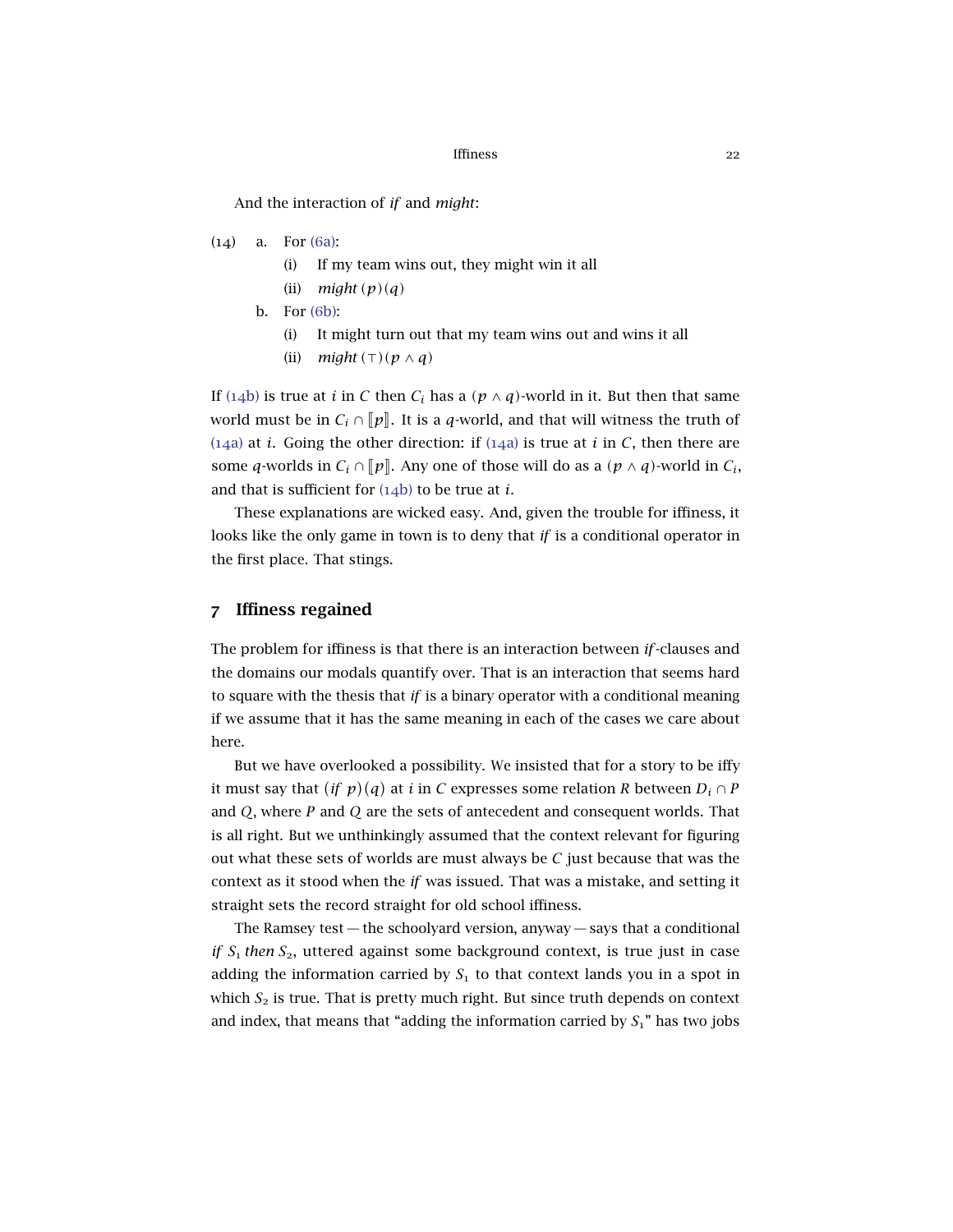to do and we have to keep track of how both get done. One job is to restrict the set of possibilities throughout which we check for  $S_2$ 's truth. We check to see whether, for every (relevant) possibility in which  $S_1$  is true,  $S_2$  is true. That is the *index-shifting* job. The other job is to contribute to the background context against which we check for  $S_2$ 's truth. When we check whether  $S_2$  is true at some  $S_1$ -possibility, we do so not with respect to the context as it was when the conditional was issued, but the derived or subordinate context got by hypothetically adding the information carried by the antecedent to it. That is the *context-shifting* job.

Here is the simplest way to keep track of both jobs *if*-clauses do:

<span id="page-22-0"></span>Definition 12 (Iffiness + Shiftiness).

- 1. if defined,  $[(if \; p)(q)]^{C,i} = 1$  iff  $C_i \cap [p]^C \subseteq [q]^{C+p}$
- 2.  $C + p = \lambda i.C_i \cap [p]^C$

Such a story about *if* is iffy: *if* expresses is a relation between relevant antecedent and consequent worlds and that relation lives up to all the constraints we insisted on earlier. Hence *if* expresses inclusion. And it expresses that no matter whether it scopes over a universal modal or an existential modal or no modal at all in the consequent.

And it is doubly shifty. It is index-shifty since the truth of  $(if p)(q)$  at *i* depends on the truth of the constituent *q* at worlds other than *i*. It is contextshifty since the truth of  $(i f p)(q)$  in *C* depends on the truth of the constituent *q* in contexts other than *C*. That doubly shiftiness is what makes it possible for an iffy semantics to predict what needs predicting about how modals and *if* s interact.

Even before showing that precisely, we can see how that can be. The difference between interpreting *q* against the backdrop of the prior context *C* and against the backdrop of  $C + p$  is a difference that makes no difference if *q* has no context sensitive bits in it. So sometimes the doubly shiftiness goes unnoticed. But if *q* does have context sensitive bits in it—if it has some bit, like *might* or *must*, whose semantic value depends non-trivially on *C* — then this is a difference that makes all the difference. For example: consider a modal like *must q*. Then *C* and  $C + p$  determine different sets of possibilities. Since *must q* depends exactly on whether that set of possibilities has only *q*-worlds in it, we get a difference. Thus if *must q* is the consequent of an indicative, context-shiftiness matters.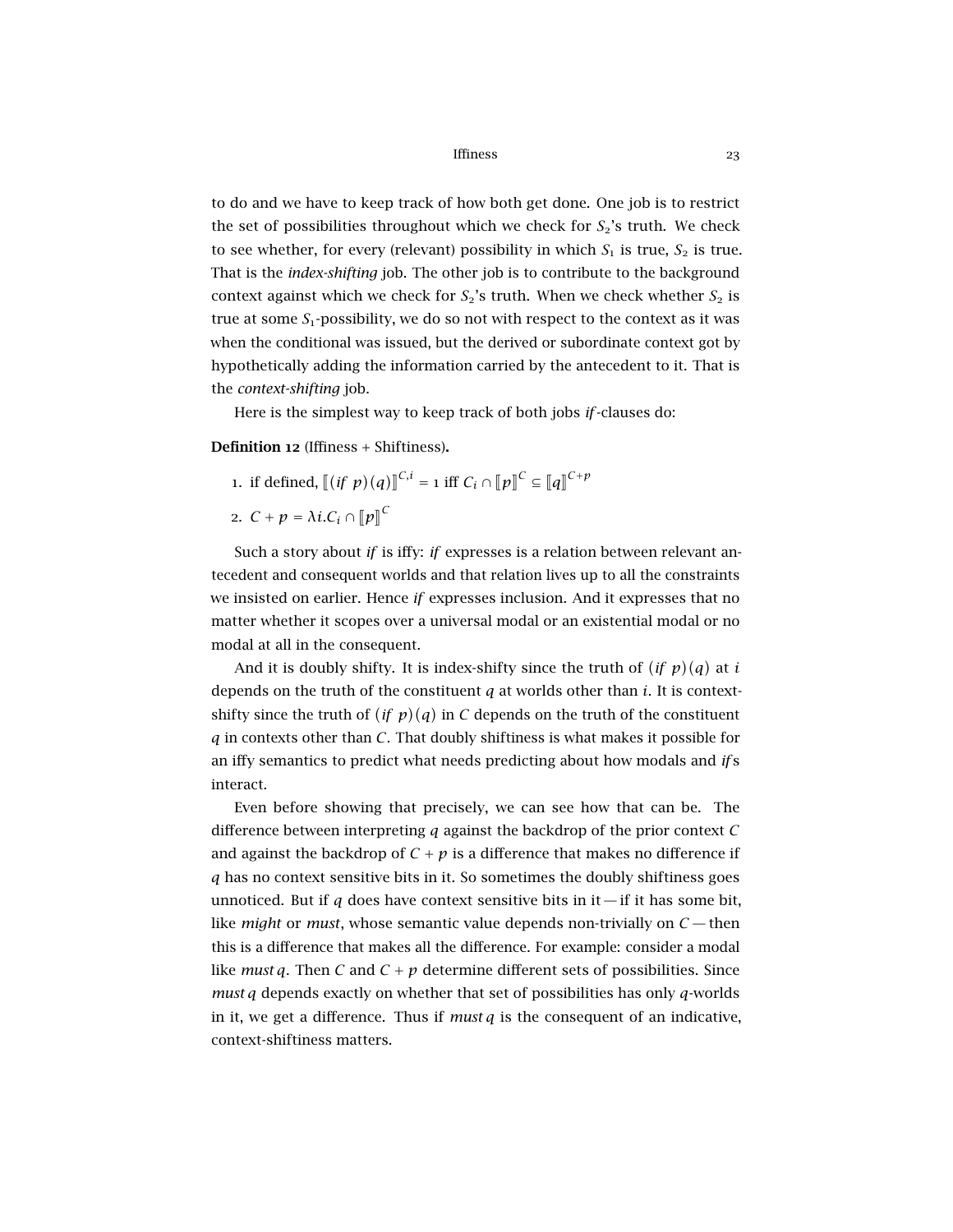The trouble for fans of iffiness is that there is interaction between our modal and conditional talk, and no way of sorting out scope issues seems up to getting that interaction right. But that is because we forgot to keep track of the context-shifting job of *if*-clauses. And doing that, even in the simple context-shifting in Definition [12](#page-22-0), is enough to make iffiness sit better with the facts.

I know that just one of my marbles is in the box — either Red or Yellow — but do not know which it is. I say we narrowscope the modals. Then all of these can be true together:

- <span id="page-23-0"></span>([10](#page-13-3)) a. Modal claim:
	- (i) Red might be in the box and Yellow might be in the box
	- (ii) *might p* ∧ *might q*
	- b. First conditional:
		- (i) If Yellow isn't in the box, then Red must be
		- (ii)  $(if \neg q)(must p)$
	- c. Second conditional:
		- (i) If Red isn't in the box, then Yellow must be
		- (ii)  $(if \neg p)(must q)$

**Observation 9** (Iffy Prediction of Fact [1](#page-9-0)). Assume the Iffiness  $+$  Shiftiness Semantics (Definition [12](#page-22-0)). And suppose, in *C*, that ([14](#page-23-0)a) is a partitioning modal. Then the sentences in ([10](#page-13-3)) are relatively consistent.

Here is why. Suppose— for concreteness and without loss of generality — that *C* contains just two worlds: *i*, a  $(p \land \neg q)$ -world and *j*, a  $(q \land \neg p)$ -world. So ([10](#page-13-2)a) is true at *i*.

And so are the two *if* s. Take (10[b\).](#page-13-0) It is true at *i* in *C*, given the iffy + shifty semantics, iff all the possibilities in  $C_i \cap [\neg q]$  are possibilities that  $[\![ \textit{must} \ p]^{C+\neg q}$ maps to true. Thus we have to see whether the following holds:

if  $k \in C_i \cap [\![\neg q]\!]$  then  $[\![\textit{must } p]\!]^{C + \neg q, k} = 1$ 

Iff this is so is the *if* true at *i* in *C*. But  $C_i \cap \llbracket \neg q \rrbracket = \{i\}$ , so we have to see whether or not  $\llbracket \textit{must } p \rrbracket^{C+\neg q,i} = 1$ . Equivalently: the *if* is true at *i* iff  $(C + \neg q)_i \subseteq \llbracket p \rrbracket$ . And since *i* is in fact a *p*-world the *if* is true at *i* in *C*. And *mutatis mutandis* for ([10](#page-13-1)c).

It is also easy to predict the pattern of entailments in Facts [2](#page-10-2) and [3](#page-11-2). Narrowscoping the modal in ([3](#page-9-2)):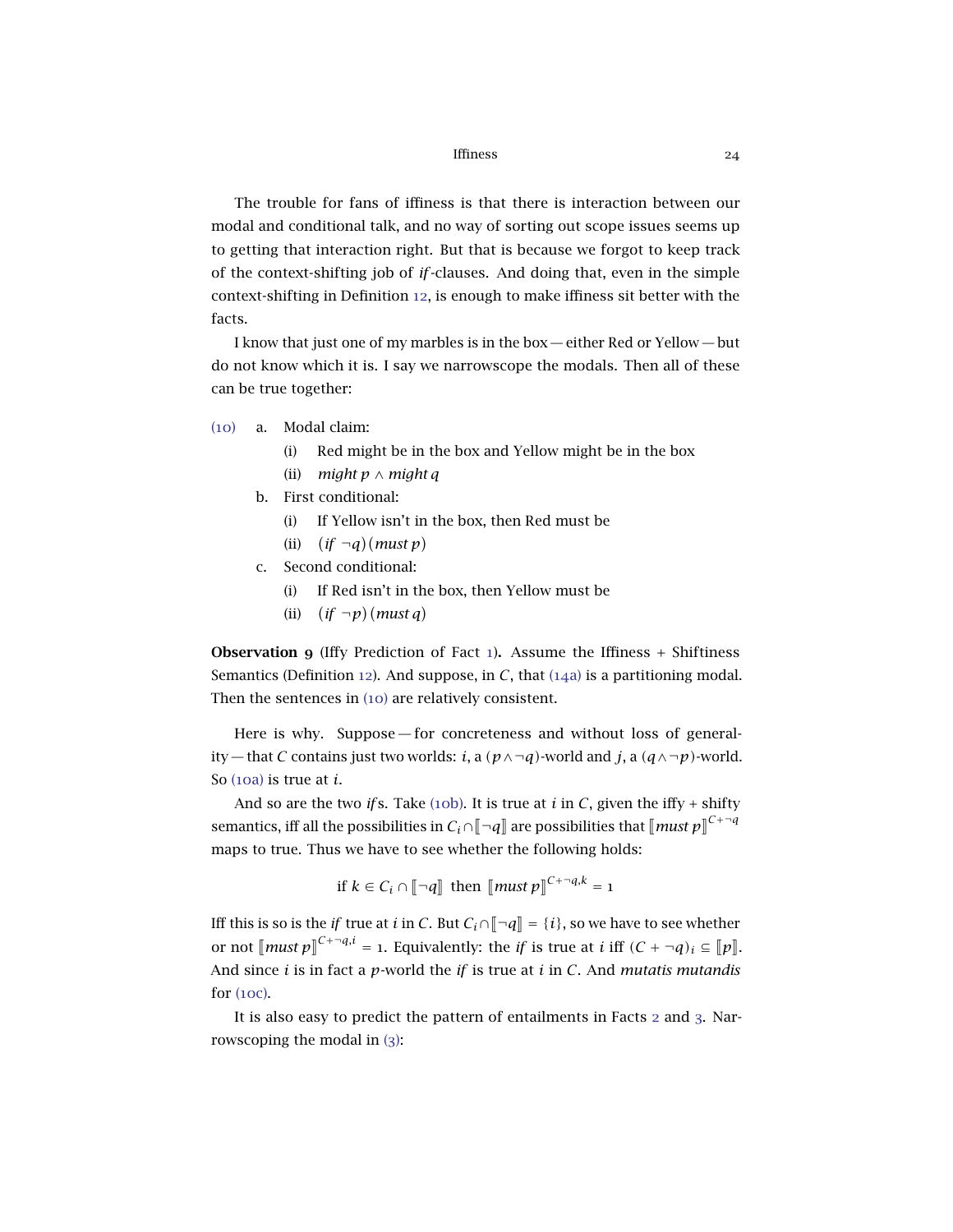- <span id="page-24-1"></span><span id="page-24-0"></span> $(15)$  a. For  $(3a)$ :
	- (i) If Carl is at the party, then Lenny must be at the party
	- (ii)  $(if p)(must q)$
	- b. For  $(3b)$ :
		- (i) If Carl is at the party, then Lenny is at the party
		- (ii) (if  $p$ )(q)

Observation 10 (Iffy Prediction of Facts [2](#page-10-2) and [3](#page-11-2)). Assume the Iffiness + Shiftiness Semantics (Definition [12](#page-22-0)). Then:

- 1. *If*  $S_1$ , then  $S_2 \approx I f S_1$ , then must  $S_2$
- 2. *If*  $S_1$ , then might  $S_2 \approx$  might  $[S_1 \text{ and } S_2]$

Since *must*  $q$  entails  $q$  the entailment from  $(15a)$  $(15a)$  $(15a)$  to  $(15b)$  $(15b)$  is straightforward. So suppose (15[b\)](#page-24-1) is true at *i* (with respect to *C*). Then all of the *p*-worlds in  $C_i$ are *q*-worlds. But if they are all worlds at which *q* is true, then  $i$  — and so, given well-behavedness, every world in  $C_i$  — is equally a world at which *must q* is true. And so  $(15a)$  $(15a)$  $(15a)$  is true, at *i* in *C*, if  $(15b)$  $(15b)$  is. That is just what Fact [2](#page-10-2) requires.

It is nice, though not so surprising, that *if* can mean something iffy when the commingling operator is a universal modal like *must*. That *if* can mean the same iffy thing — inclusion! — when it commingles with the existential *might* is surprising. But no less nice for it.

Take the existential modal in ([6](#page-11-3)):

- <span id="page-24-3"></span><span id="page-24-2"></span>(16) a. For (6[a\):](#page-11-0)
	- (i) If my team wins out, they might win it all
	- (ii)  $(if p)(might q)$
	- b. For (6[b\):](#page-11-1)
		- (i) It might turn out that my team wins out and wins it all
		- (ii) *might (p* ∧ *q)*

The most noteworthy bit is going from ([16](#page-24-2)a) to (16[b\).](#page-24-3) Note that ([16](#page-24-2)a) is true at *i* (with respect to *C*) just in case all of the *p*-worlds in  $C_i$  are worlds where *might q*, evaluated in  $C + p$ , is true. Well-behavedness guarantees that

if 
$$
j, k \in C_i \cap [p]
$$
 then  $(C + p)_j = (C + p)_k = C_i \cap [p]$ 

If there is a *q*-world in  $(C + p)_j$ , then *might q* is true throughout this set. Since *might q* is an existential modal, if it is true with respect to  $C + p$  it must also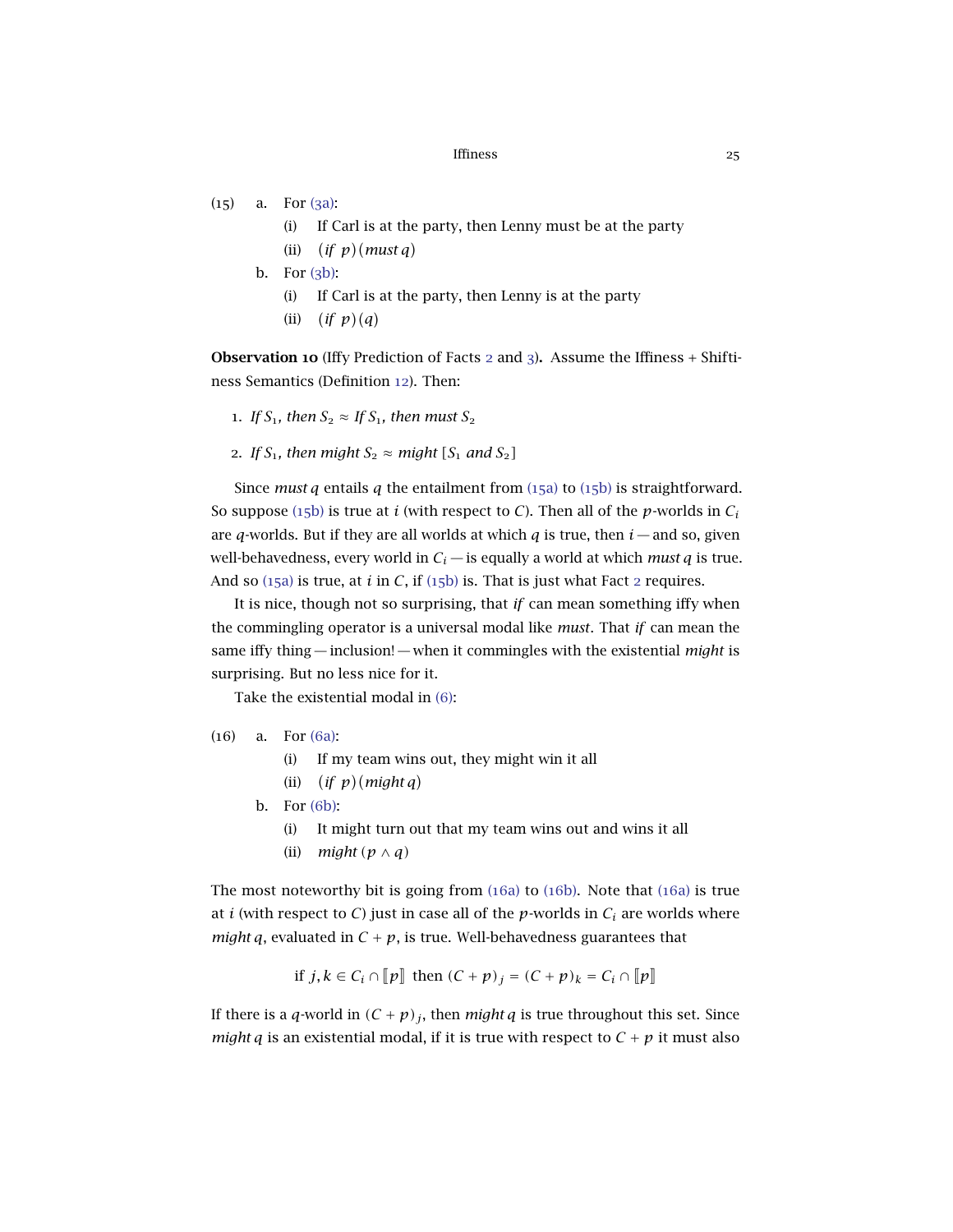be true with respect to  $C$ . (Updating contexts with  $+$  is monotone.) Whence it follows that the *if* with a commingling *might* is true at *i* iff among the *p*-worlds in *C<sup>i</sup>* lies a *q*-world. And any such *q*-world will do to witness the truth of *might*  $(p \land q)$  at *i* in *C*.

Indicatives play well with epistemic modals. That interaction seemed hard to square with old school iffiness. For, assuming iffiness, the *if* in *if p, then (modal) q* pretty much means *all*, saying that the (relevant) worlds where *p* is true are all worlds where *q* is true. And that's got to be so whether *q* carries a modal decoration or not. But no way of resolving the relative scopes can then be made to fit the facts about how indicatives and modals interact.

But that is because we mistakenly thought that antecedents of conditionals only have one job to do. They shift the index at which we check to see if the consequent is true. But since truth depends on both index and context, they also contribute to the context in which we do that checking. Once we let antecedents do both their index-shifting and context-shifting jobs there is no special problem posed for old school iffiness. It is still true that *if* pretty much means *all*. Narrowscope the modals. Then  $(if p)(might q)$  in *C* means that all the *C*-relevant *p*-worlds are worlds where *might q* is true. Similarly:  $(i f p)$ (*must q*) in *C* means that all the *C*-relevant *p*-worlds are worlds where *must q* is true. But the context for figuring out whether, at a given *p*-world, *might q* or *must q* is true is not *C* but the subordinate or derived context got by adding the information that  $p$  to it. This shiftiness makes it plain and easy to make iffiness fit the facts about how indicatives and modals interact.

### 8 Bonus material

Not every fan of old school iffiness will want to follow me this far. But there is a cost to cutting their trip short since they must then deny or explain away one of the Facts. (That was the boring way of being old school.) And iffiness, they'll no doubt point out, is not without its own costs: the price of iffiness is shiftiness twice over. Some count that as a cost. So I want to end by pointing out four kinds of dynamics that come with shiftiness *gratis*.

The iffy story as I have told it here takes the truth of an indicative, at an index in a context, to be doubly shifty. That doubly shifty behavior makes the semantics dynamic in the sense that interpretation both affects and is affected by the values of contextually filled parameters. Whether  $(if p)(q)$  is true at  $i$ in *C* depends on *C*; the indicative can be true at *i* for some choices of *C* and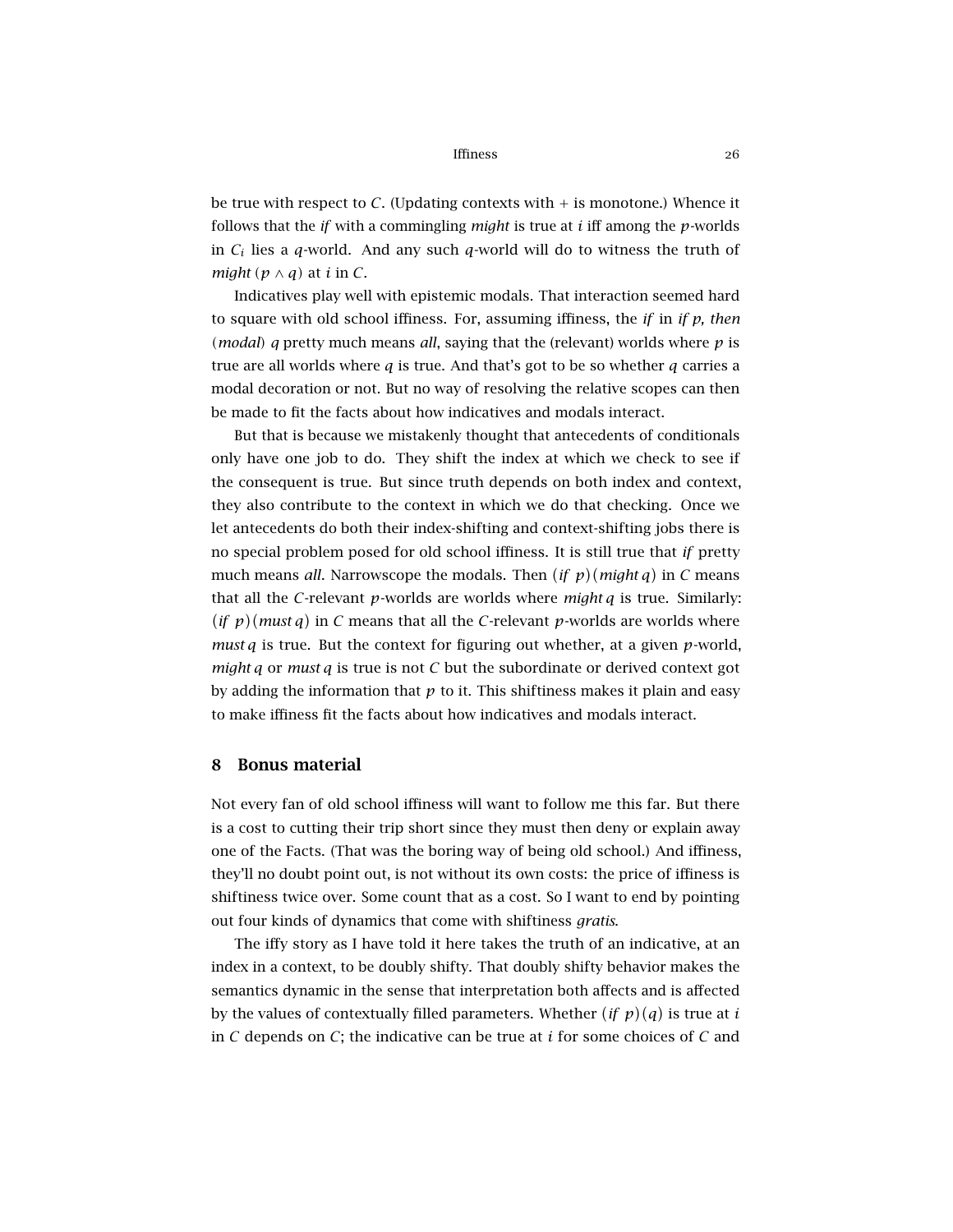false at *i* for others. So interpretation is context-dependent. Whether  $(if p)(q)$ is true at *i* in *C* also depends on the subordinate context  $C + p$ . Interpreting the indicative in  $C$  affects — temporarily — the context for interpreting some subparts of it. So interpretation is also context-affecting.

It is also dynamic in the sense that it makes certain sentences "unstable" — the truth-value a sentence gets in  $C$  is not a stable or persistent property since it can have a different truth-value in a context  $C'$  that contains properly more information.

Definition 13 (Persistence).

- 1. *p* is *t*-persistent iff  $[\![p]\!]^{C,i} = 1$  and  $C' \subseteq C$  imply  $[\![p]\!]^{C',i} = 1$
- 2. *p* is *f-persistent* iff  $[\![p]\!]^{C,i} = 0$  and  $C' \subseteq C$  imply  $[\![p]\!]^{C',i} = 0$

*p* is *persistent* iff it is both f- and t-persistent.

The boolean bits are, of course, both t- and f-persistent and so persistent fullstop. But not the modals: *might*, being existential, is f- but not t-persistent; *must* goes the other way. And since *if* is a strict conditional, equivalent to a necessity modal scoped over a material conditional, its pattern of persistence is just like that for *must*. 16

These two senses in which the story is dynamic are two sides of the same coin. Together they explain how it is that the narrowscoped conditionals  $(if \neg p)(must q)$  and  $(if \neg q)(must p)$  are consistent with the partitioning modals in *might*  $p \wedge might q$ . From the fact that  $i \in [[(if \neg p)(must q)]]^C$  and l<br>I *i* ∈  $\llbracket \neg p \rrbracket^C$  it does not follow that *i* ∈  $\llbracket \textit{must} \textit{q} \rrbracket^C$ . Indeed, with my marbles lost, this is sure to be false at *i* in *C* since *might p* is true. What *is* true at *i* is that — in the subordinate or derived context  $C + \neg q$  — *must q* is true. That is allowed because *must* isn't f-persistent. But that is not at odds with the *might* claim. And *mutatis mutandis* for the other *if*.

So we have dynamics twice over. But so far none of this looks quite like the thing that is called "dynamic semantics". In that sense of dynamics, meaning isn't associated with truth conditions or propositions, but with context change potentials. Take an information state *s* to be a set of worlds, and say that what a sentence means is how its lf updates information states. That assigns to

 $16$ This pattern makes the treatment of indicatives here similar in some respects to the data semantic treatment of indicatives in [Veltman](#page-31-4) ([1985](#page-31-4)). But there are important differences between the two stories. Here's one:  $(if p)(might q)$  is data semantically equivalent to  $(if p)(q)$ . That won't do given Fact [3](#page-11-2).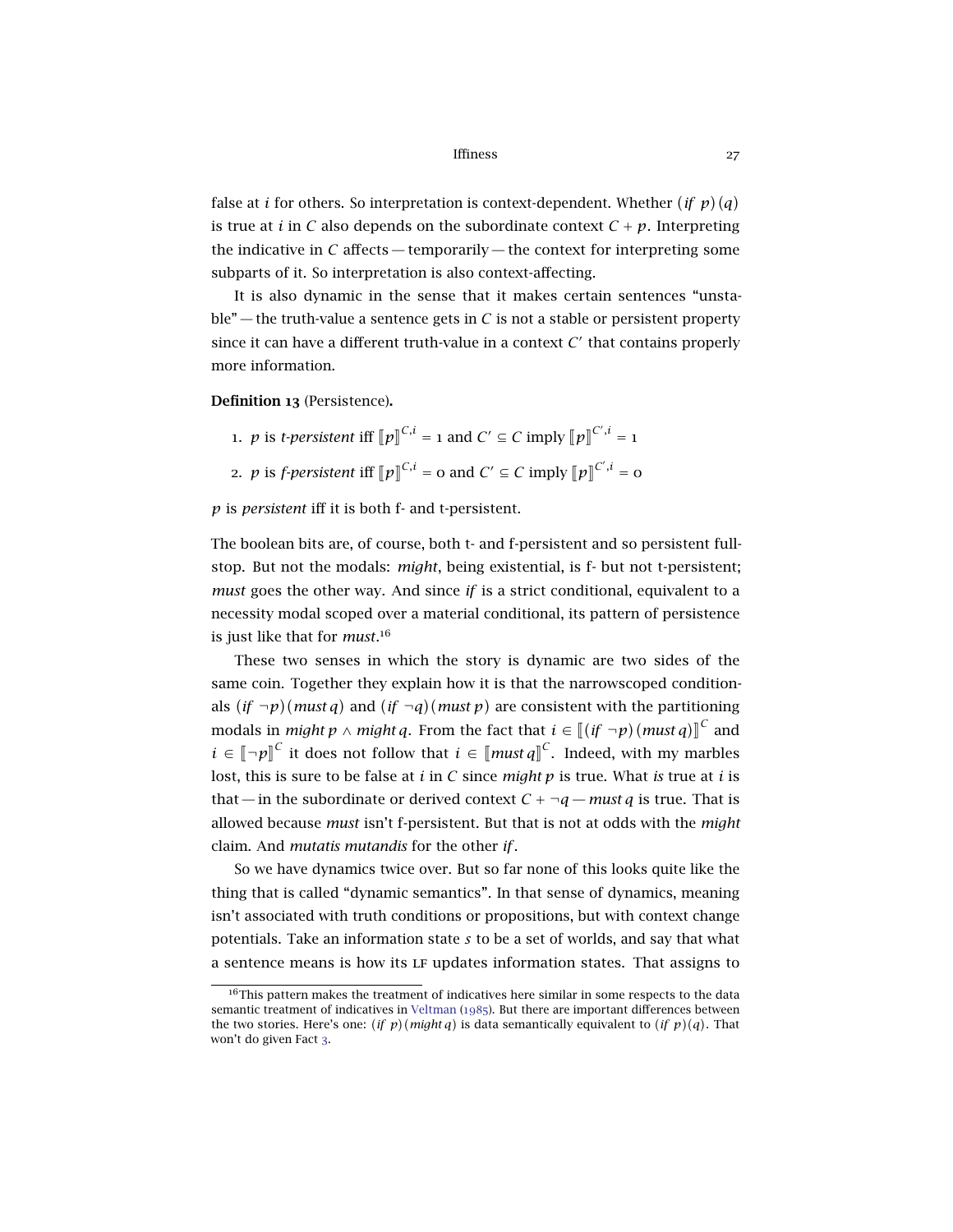sentences the semantic type usually reserved for programs and recipes; they express relations between states— intuitively, the set of pairs between states such that executing the program in the first state terminates in the second. We can think of all sentences in this way thereby treating them as instructions for changing information states. Thus: the meaning of a sentence  $p$  is how it changes an arbitrary information state. Thus: the meaning of a sentence  $p$  is how it changes an arbitrary information state. We might put that by saying the denotation [p] applied to *s* results in state *s'*; in post-fix notation  $s[p] = s'^{17}$ Now say that *p* is true in *s* iff  $s[p] = s$ , for then the information *p* carries is already present in *s*. 18

Having gone this far, we can make good on the Ramsey test this way:

### <span id="page-27-0"></span>Definition 14 (Dynamic Iffiness).

 $s[(if \; p)(q)] = \{i \in s : q \text{ is true in } s[p]\}$ 

Some programs have as their main point to make such-and-such the case; others to see whether such-and-such. Programs of the latter type are *tests* and they either return their input state (if such-and-such) or fail (otherwise). That is the kind of program Definition [14](#page-27-0) says *if* is.<sup>19</sup> It says an *if* tests *s* to see whether the consequent is true in  $s[p]$ . But — in good Ramseyian spirit —  $s[p]$  is just the subordinate context got by hypothetically adding *p* to *s*. Truth isn't persistent here, either. That is because a state may pass a test posed by an existential (are there *p*-possibilities?) and yet have some narrower, less uncertain state fail it (no more *p*-possibilities!). And dually for the universal *must* and *if*.

An iffy story that goes like this is dynamic in this third sense. But the iffy story as I have told it here doesn't look much like a dynamic semantics in that sense. We have assigned truth-conditions to indicatives. And we can recover propositions if the mood strikes us. But the two stories are in fact the same: lack of persistence plus the global behavior of the modals and *if* s in

*∙ s*[*might*  $p$ ] = {*i* ∈ *s* : *s*[ $p$ ]  $\neq$   $\emptyset$ }

<sup>17</sup>For the fragment without *if* s the updates are as you would expect. For the *if*-free fragment of *L*, define *[*·*]* as follows:

<sup>•</sup> *s*[ $p_{atomic}$ ] = {*i* ∈ *s* : *i*( $p_{atomic}$ ) = 1}

 $\cdot$  *s*[ $\neg p$ ] = *s* \ *s*[ $p$ ]

<sup>•</sup> *s[p* ∧ *q]* = *s[p][q]*

It then follows straightaway that — for the *if*-free fragment —  $s[p] = s \cap [p]$ .

 $18$ This generalizes the plain vanilla story about satisfaction we were taught when first learning propositional logic: as the story usually goes, a boolean *p* is true relative to a set of possibilities *s* iff all the possibilities in *s* are in  $\llbracket p \rrbracket$ . But that is equivalent to saying that adding  $\llbracket p \rrbracket$  to the information in *s* produces no change:  $s \cap [p] = s$  iff  $s \subseteq [p]$ .

<sup>19</sup>See, e.g., [Gillies](#page-31-3) ([2004](#page-31-3)).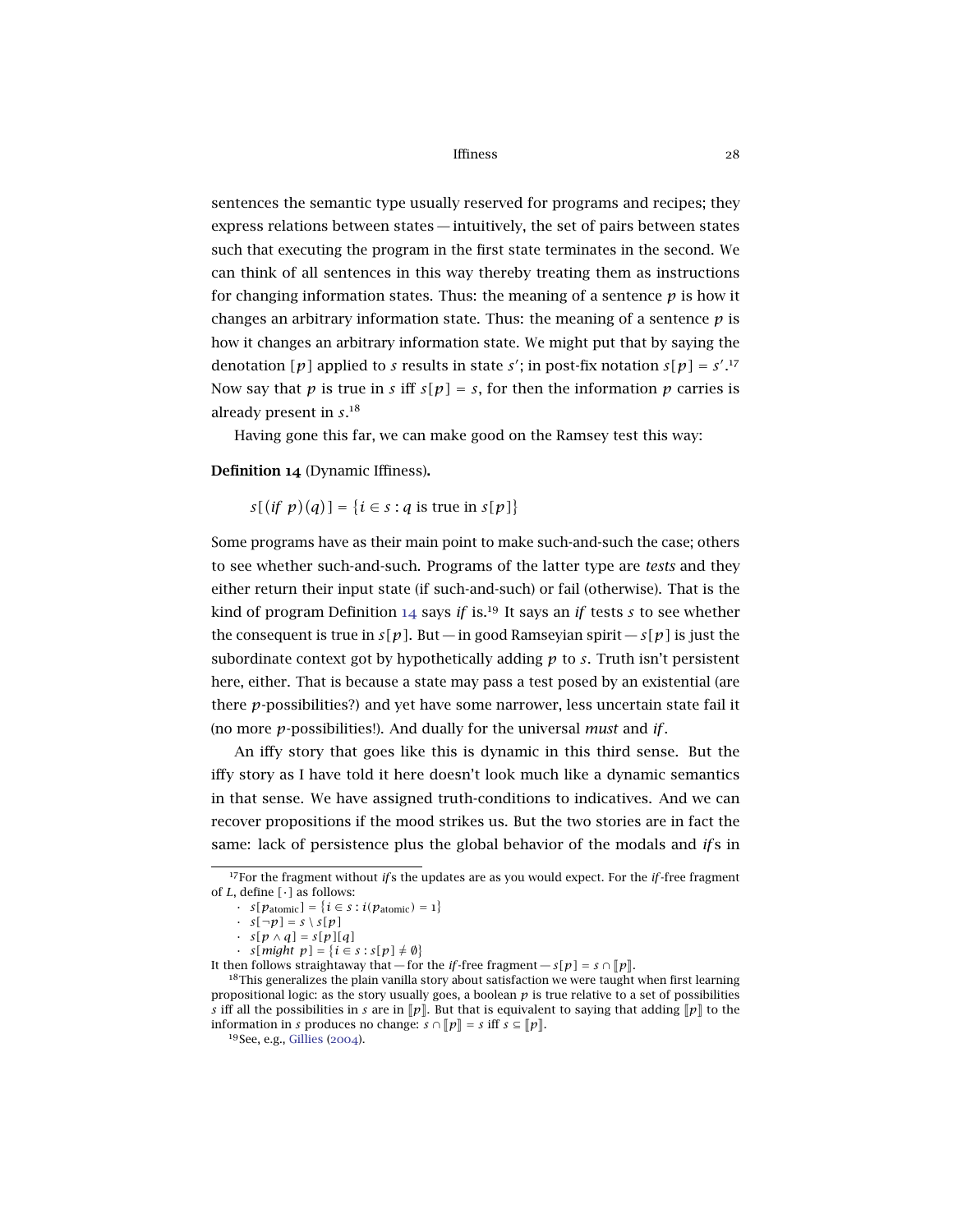the doubly shifty story make it equivalent to a dynamic story of the indicative that dispenses with the assignment of propositions of the normal sort from the beginning.<sup>20</sup> Even though I told the story about truth-values assigned at contexts and indices, it is equivalent to a story about changing information states. So we have dynamics thrice over.

We have gotten this far, and found ways to predict the Facts about how indicatives and epistemic modals interact, without taking a stand on when one sentence entails another. Entailment is usually taken to be preservation of truth at a point of evaluation: iff *q* is true at a point if  $p_1, \ldots, p_n$  are all true at that point do the latter entail the former. Not necessarily so in a dynamic semantics. Often enough, what is important and what we want an entailment relation to capture is not preservation of truth but preservation of information flow— what must be true after adding the information of the premises. Similarly, since the story as I have told it turns out to be a dynamic one, we ought to expect other possibilities. That is because truth is sensitive to both context and index and contexts can shift about as we move from the  $p_i$ 's to *q*. The natural way of making sure entailment is sensitive to those shifts is to augment the context with the information of the premises, evaluating *q* not in *C* but in  $(C + p_1) + \cdots + p_n$ . And that corresponds exactly to the dynamic update-to-test entailment relation. That is the fourth way in which the semantics here is, at least at the periphery, dynamic.<sup>21</sup>

It is not just dynamics that comes for free with iffiness like this. There are natural properties that indicative conditionals seem to have but which— at least so I was taught — no propositional operator can have all at once. Suppose *if* is at least as strong as material implication, that strict implication is at least as strong as the indicative, that  $(17a)$  $(17a)$  $(17a)$  and  $(17b)$  are true in the same spots.

- <span id="page-28-1"></span><span id="page-28-0"></span> $(17)$  a. If Carl is away, then if Lenny is away then Sector  $7G$  is empty
	- b. If Carl is away and Lenny is away, then Sector 7G is empty.

Then— again, so I was taught—*if* must have the truth-conditions of material implication. Riots in the streets, dogs and cats living together, mass hysteria, and all the rest.<sup>22</sup> Some have gotten used to this sad state of affairs either by

<sup>20</sup>The standard benchmark for *bona fide* dynamics is whether the interpretation function *[*·*]* is either *non-introspective* (Can it be that  $s[p] \not\subseteq s$ ?) or *non-continuous* (Can it be that  $s[p] \neq \bigcup \{i\}$  [p]?). In this set-up, the behavior of indicatives is not continuous.

*i*∈*s* <sup>21</sup>See [Gillies](#page-31-8) ([2008](#page-31-8)) for the details on how the iffy story as I have put it is equivalent to a more directly dynamically iffy semantics.

<sup>&</sup>lt;sup>22</sup>For versions of the argument see [Gibbard](#page-30-11) ([1981](#page-30-11)); [Veltman](#page-31-4) ([1985](#page-31-4)); [Kratzer](#page-31-1) ([1986](#page-31-1)); [Edgington](#page-30-12)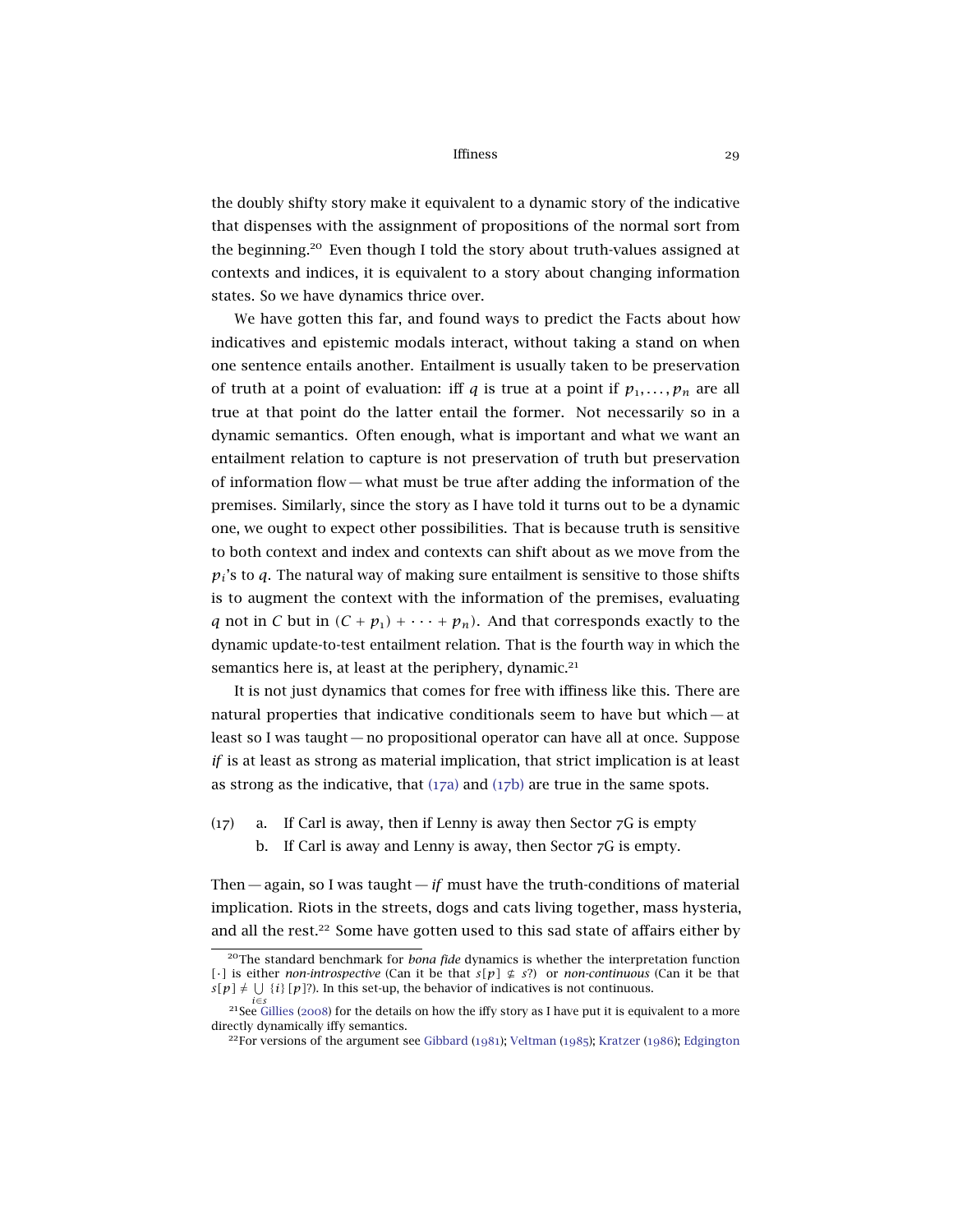dropping a condition — the equivalence in (17) for fans of variably strictness — or embracing the horseshoe. And some have marshaled anti-iffiness to save our bacon.<sup>23</sup> Better to find a way out than live with those choices.

Iffiness buys you exactly that. That is a bonus — but not exactly *gratis* since saying just how seems like a different paper.<sup>24</sup>

<sup>(</sup>[1995](#page-30-12), [2006](#page-30-13)); [Gillies](#page-31-8) ([2008](#page-31-8)). <sup>23</sup>In particular, [Kratzer](#page-31-1) ([1986](#page-31-1)). <sup>24</sup>Again, see [Gillies](#page-31-8) ([2008](#page-31-8)).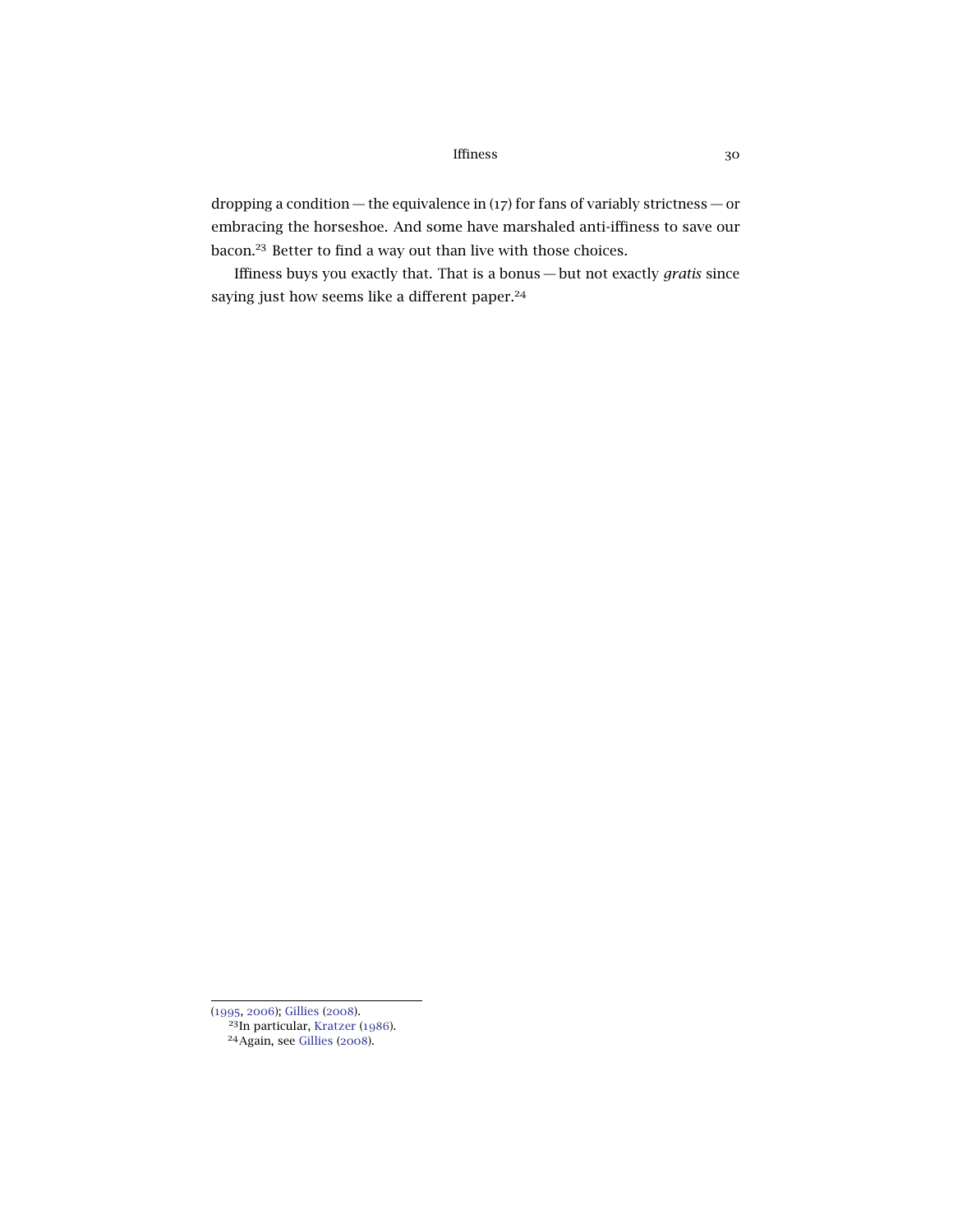## Bibliography

- <span id="page-30-7"></span>Belnap, Nuel D. (1970). "Conditional Assertion and Restricted Quantification," *Noûs* 4(1): 1–12.
- <span id="page-30-4"></span>van Benthem, Johan (1986). *Essays in Logical Semantics*. Dordrecht: D. Reidel.
- <span id="page-30-8"></span>Dekker, Paul (2001). "On *If* and *Only*," *Semantics and Linguistic Theory* 11 (SALT XI).
- <span id="page-30-12"></span>Edgington, Dorothy (1995). "On Conditionals," *Mind* 104: 235–329.
- <span id="page-30-13"></span>Edgington, Dorothy (2006). "Conditionals," in: E. Zalta (ed.), *The Stanford Encyclopedia of Philosophy*, Fall 2006 Edition (url: [<http://plato.stanford.](http://plato.stanford.edu/archives/win2003/entries/conditionals/) edu/archives/win2003[/entries/conditionals/>](http://plato.stanford.edu/archives/win2003/entries/conditionals/)).
- <span id="page-30-5"></span>von Fintel, Kai (1997). "Bare Plurals, Bare Conditionals, and *Only*," *Journal of Semantics* 14: 1–56.
- <span id="page-30-3"></span>von Fintel, Kai (1998). "Quantifiers and 'If'-clauses," *Philosophical Quarterly* 48: 209–214.
- <span id="page-30-6"></span>von Fintel, Kai (2001). "Counterfactuals in a Dynamic Context," in: M. Kenstowicz (ed.), *Ken Hale: A Life in Language*. Cambridge: MIT Press.
- <span id="page-30-9"></span>von Fintel, Kai and Sabine Iatridou (2003). "If and When *If*-clauses Can Restrict Quantifiers," ms. MIT.
- <span id="page-30-0"></span>von Fintel, Kai and Anthony S. Gillies (2007). "An Opinionated Guide to Epistemic Modality," in: T. Gendler Szabó and J. Hawthorne (eds.), *Oxford Studies in Epistomology, Vol.2*, Oxford University Press.
- <span id="page-30-1"></span>von Fintel, Kai and Anthony S. Gillies (2008a). "CIA Leaks," *The Philosophical Review* 117: 77–98.
- <span id="page-30-2"></span>von Fintel, Kai and Anthony S. Gillies (2008b). "*Might* Made Right," to appear in: Andy Egan and Brian Weatherson (eds.), *Epistemic Modality*, Oxford University Press.
- <span id="page-30-10"></span>Geurts, Bart (2005). "Entertaining Alternatives: Disjunctions As Modals," *Natural Language Semantics* 13: 383–410.
- <span id="page-30-11"></span>Gibbard, Allan (1981). "Two Recent Theories of Conditionals," in: W. L. Harper, R. Stalnaker, and G. Pearce (eds.), *Ifs* (Dordrecht: D. Reidel).